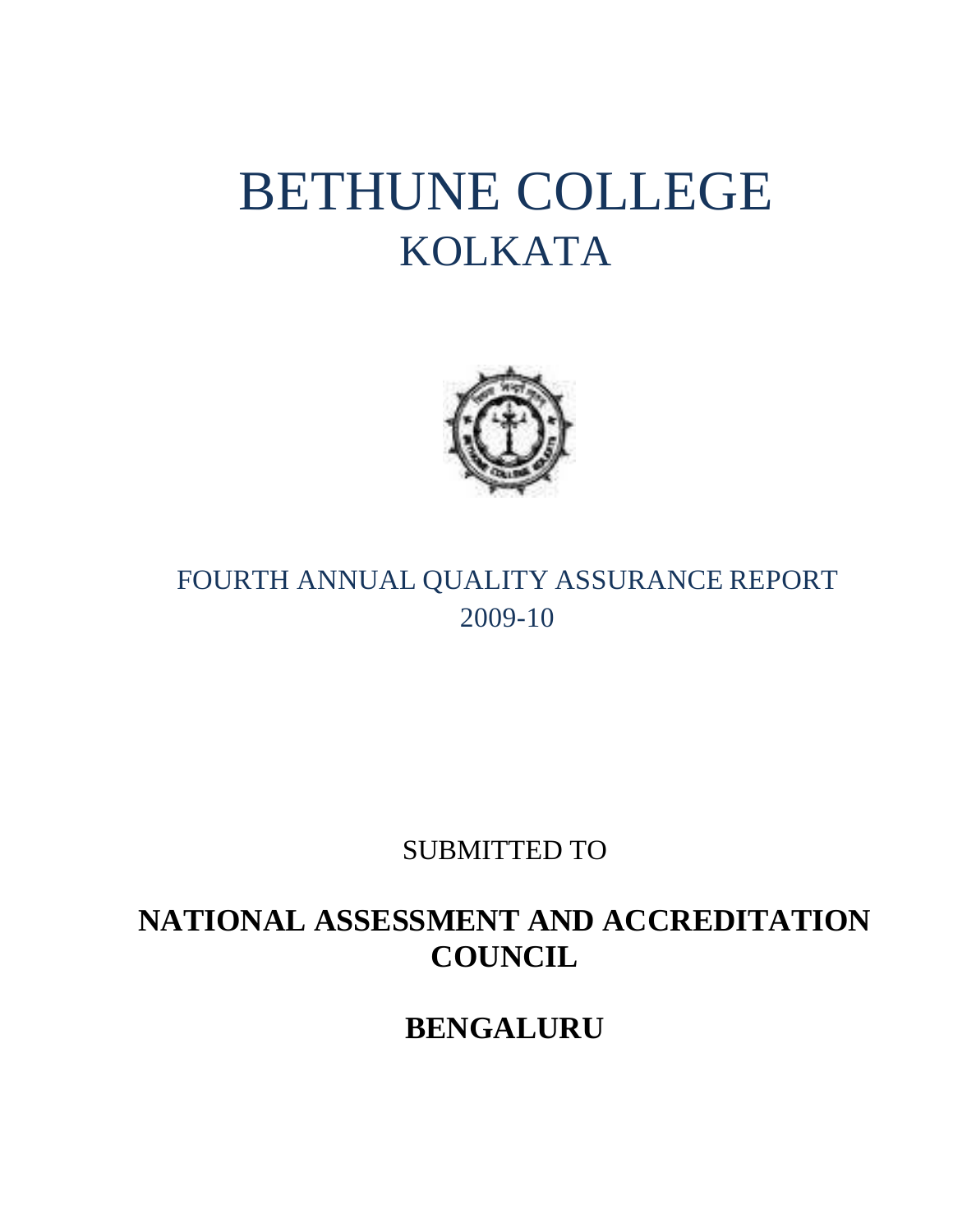# **FOURTH ANNUAL QUALITY ASSURANCE REPORT**-(2009-2010)

#### **INTRODUCTION:**

**The Internal Quality Assurance Cell** of Bethune College was formalized in November, 2006 and met for the first time on the  $29<sup>th</sup>$  of the same month. Important issues relating to Quality sustenance/enhancement of the Institute were discussed at several meetings held during 2007 and 2008,2009 and 2010.

**PART A: The plan of action chalked out by the IQAC in the beginning of the year toward quality enhancement and the outcome achieved by the end of the year.**

#### **Short term Plans:**

#### **1. Women's Studies Centre, Bethune College starts its journey:**

The College authorities sent a proposal for Women's Studies Centre to the UGC vide Letter No. F7/1 – 2007 (WS) dated  $5<sup>th</sup>$  September 2008. This proposal has been approved by UGC by letter No. F7-38/2009 (WS) dated  $13<sup>th</sup>$  July, 2009 during the XI<sup>th</sup> plan.. The acceptance letter no. 583/UGC(WS) dated  $1<sup>st</sup>$  August 2009 has been sent to the UGC in response to which the UGC released Grants - in  $-$  Aid amounting to Rs. 3,00,000/- per annum for 2009  $-$  10,  $2010 - 11$  and  $2011 - 12$ .

Thus Women"s Studies Centre,Bethune College was formed as one among the three Colleges in the Eastern Region.

The **inaugural programme** of the Centre was held on 29<sup>th</sup> January, 2010, in the presence of distinguished and eminent academicians like Prof. Bharati Ray, Prof. Jasodhra Bagchi, Prof.Sanjukta Dasgupta, Prof.Isita Mukhopadhyay, Dr.Manju Halder,Prof.Pushpa Mishra and Prof.Sanjoy Mukhopadhyay.

The Centre has organized several seminars and screened films on Gender related issues .

 $\overline{a_1}$  , and the set of the set of the set of the set of the set of the set of the set of the set of the set of the set of the set of the set of the set of the set of the set of the set of the set of the set of the se

**Five short-term projects** were undertaken and successfully completed by the Faculty members of Bethune College.Details of the same has been enlisted under item 9 of this report.A Brief outline of the projects were discussed in a seminar organized by the centre on the occasion of **International Women's Day on 8th March, 2010**.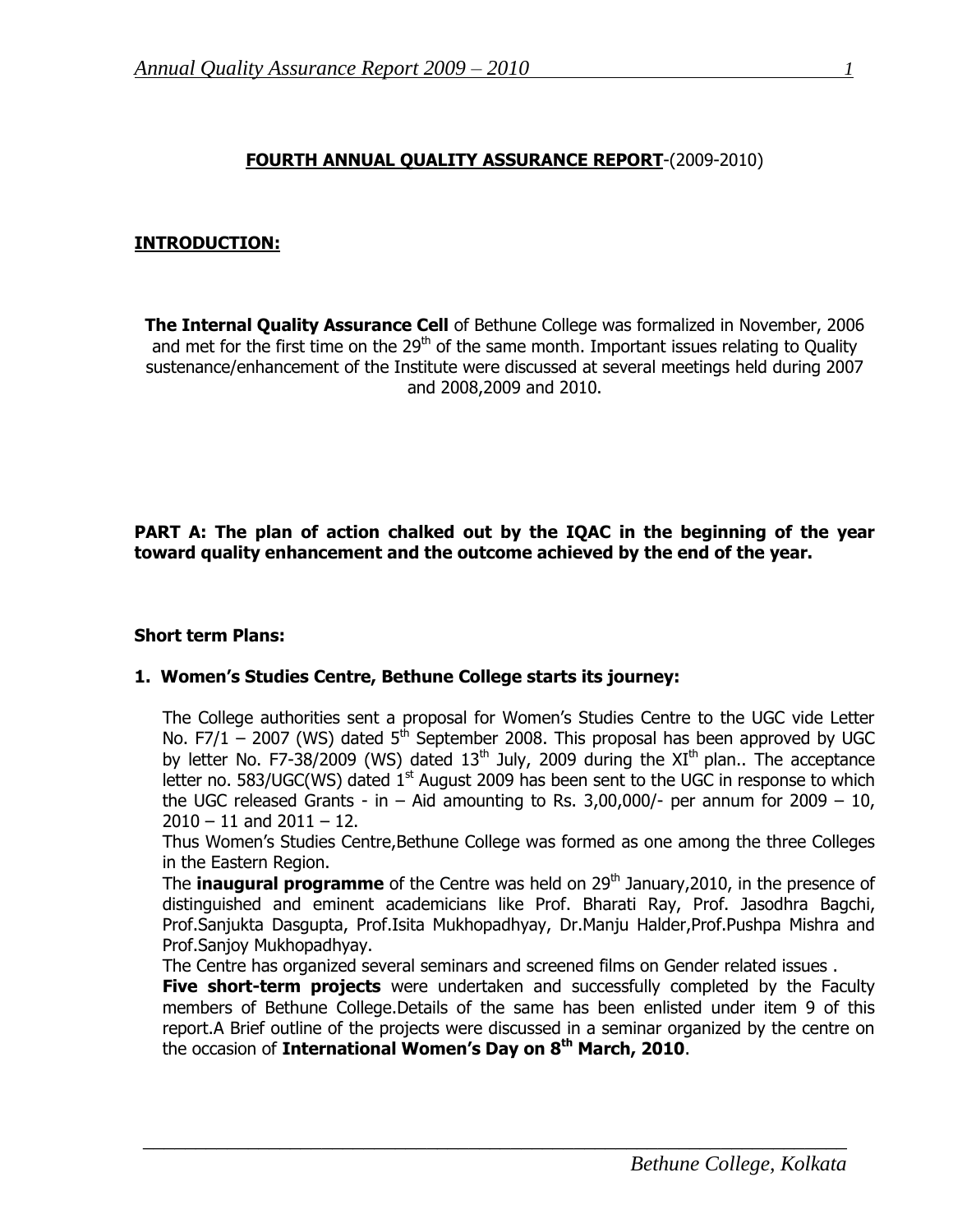# **2.Improvement in the Admission process**:

- One of the significant changes that were introduced in the admission process was that students were allowed to **migrate to the subject of first preference** in case of vacancy in that subject, in strict compliance with the Merit List.
- On-line admission process was continued using both the College as well as the admission sites.
- **Application fees were collected in the College Office.**
- Admission criteria and related parameters were closely monitored to fill up the maximum number of seats.
- There was a strong drive to fill up the reserved category seats.
- For the PG Admissions, aspiring candidates could download forms from the College website and Merit lists were published in the website as well.

# **3. Academic developments:**

- o **Two new Jyotsnamayee De Professors were appointed through the Professorship Funds.**
- o **A special paper on Ecology was introduced for Zoology (P.G.) from the academic session 2009-10 as proposed at the beginning of the year.**
- The restructured routine with more comfortable and effective lecture periods was continued.
- Compulsory library period was continued in the present routine.
- To reduce the drop out rate special bridge courses were continued to acquaint the students with degree level study.
- Special parent –teacher meetings were arranged just after the first monthly test of the first year students to appraise the parents about the students" performance.
- The Government initiative to fill up the vacant posts is noteworthy.
- Bethune College continued organizing invited talks, seminars, workshops on a regular basis for the benefit of the students and faculty.
- **Tutorial classes were held regularly in the Humanities Departments.**

#### **4. Student facilities:**

- Opening of a Finishing School for the students was initiated. However due to the global recession and comparatively poor scope for employment not much enthusiasm was received from the students. The students preferred to enhance their academic pursuit further.
- **The rules and regulations for conducting the Student union elections were formalized.**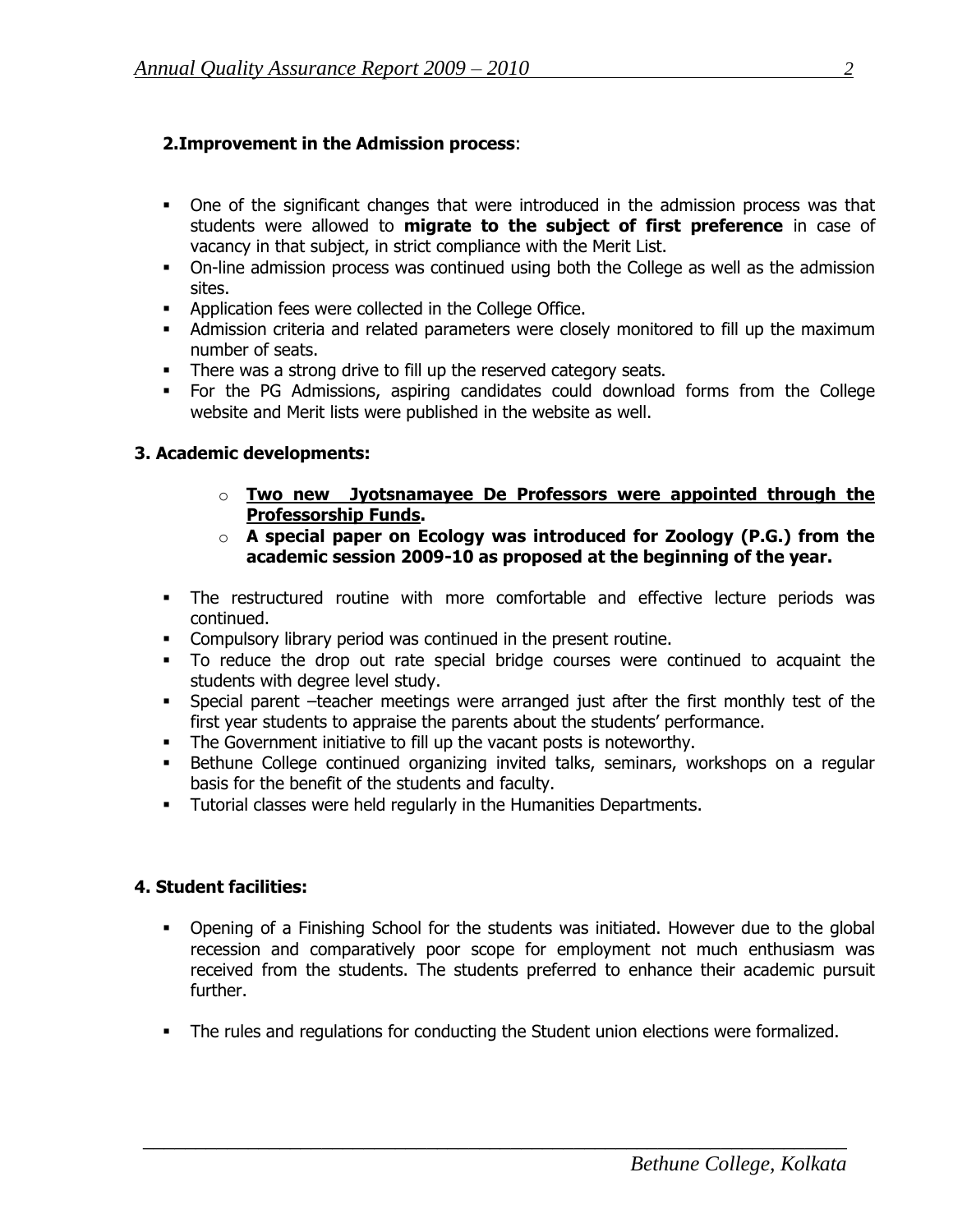**Long term Plans:**

**Infrastructure development:**

**i.Development of a Girls' hostel.**

**The plan made by the Chief architect and approved by the Municipal Authorities together with the estimate prepared by P.W.D. (Civil) towards construction of a Women's hostel at the allotted site at Salt Lake was forwarded to the Higher Education Department,Govt. of West Bengal for further action.**

**ii. Renovation of the Staff Quarters which can additionally facilitate the construction of of a new wing of classrooms to cater to the Post-graduate Departments that are facing acute space crunch, is nearing completion.** 

**iii.The process of starting the construction of the Auditorium building was initiated as the Governing Body has approved the proposal of the Officer-in-Charge.**

#### **iv.Development of the Satellite campus**

 About 37.8 kattahs of land has been allotted by the Govt. of West Bengal at SCF/1 of Sukantanagar in Sector IV in Salt Lake Township for setting up of a second campus of Bethune College. An amount of Rs.11,34,000 has been deposited as salami at the Bidhannagar Treasury for the above stated plot. The College is awaiting orders from the Urban Development Department, Govt. of West Bengal for execution of the Lease Deed and registration of the plot.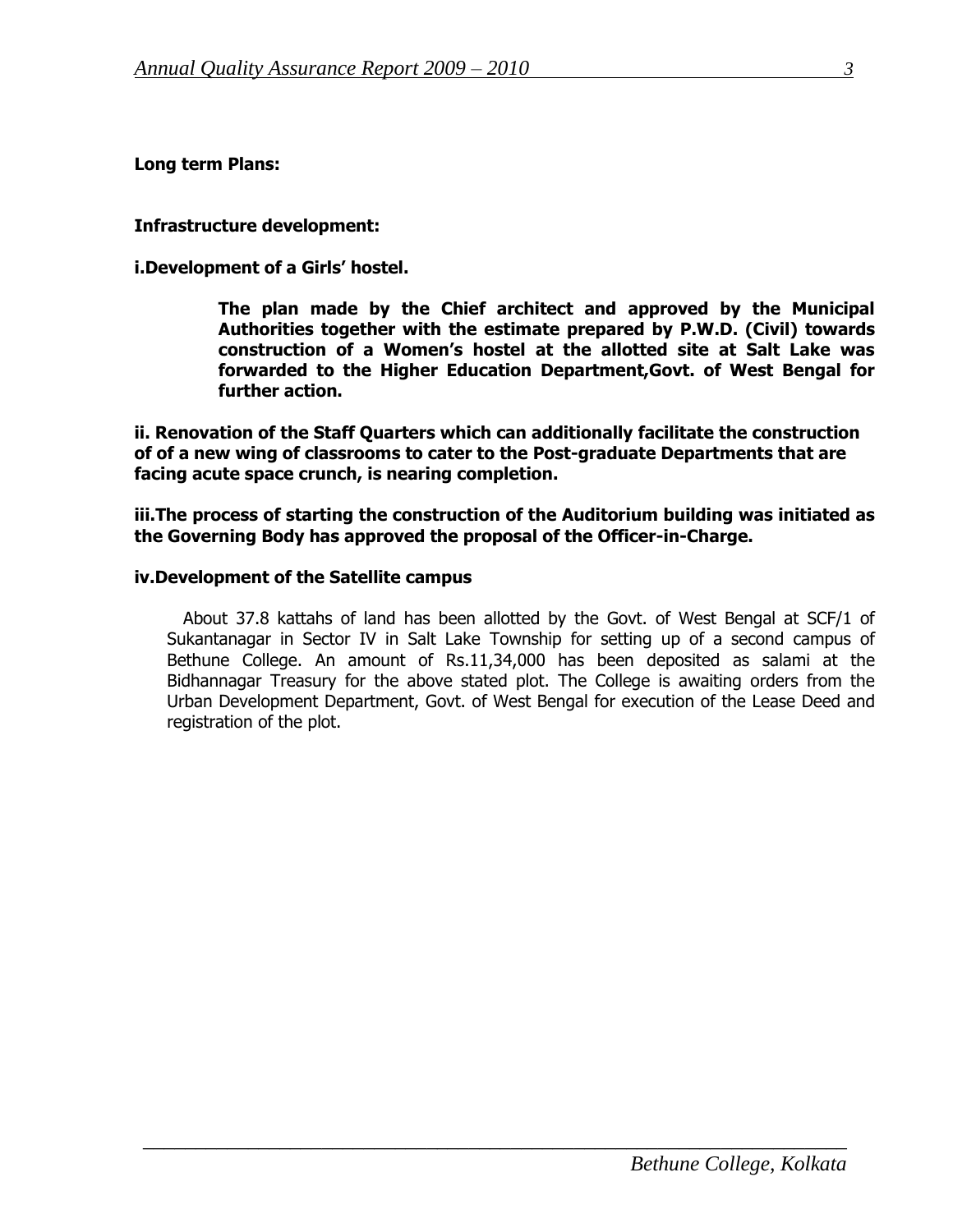#### **PART-B**

#### **1. Activities reflecting goals and objectives** –

The **Mission** of the College has always been the *development of a complete woman*. Great emphasis is laid on the historical and cultural heritage of India, nurturing such values in education that can inculcate a sense of patriotism among the students and bring them up as conscious and self-reliant citizens of the country. Students are provided the opportunities required to identify and develop their inherent qualities to help them flourish as complete human beings and take on the role of responsible and sensitive global citizens.

The motto of the College, "**Viddaya Vindatey Amritam**", which means **knowledge provides**  *immortal bliss*, epitomizes the College mission and the spirit of true learning. By the end of three years spent in the College, students are equipped with inner strength and confidence to face the society in general and the world of higher learning in particular, enabling them to become a **complete woman**.

#### **The Goal of the College:**

- To make higher education of women an effective tool for emancipation of women and help them participate in the socio-economic transformation of the nation.
- To continue to produce responsible individuals who can have a constructive role to play in overall societal development.

#### **The following diversified achievements and activities during 2009-2010 reflect the adherence to the stated missions and goals.**

Bethune College has maintained a consistent record of academic achievements. This statement can be substantiated with reference the number of First Classes obtained in the B.A, B.Sc. & M.Sc. examinations in 2008-09.

| No.of students who appeared in                   | <b>No.of first</b><br>classes | $%$ of first<br>classes | <b>Details of</b><br>rankers                                                                                                                                                                      |
|--------------------------------------------------|-------------------------------|-------------------------|---------------------------------------------------------------------------------------------------------------------------------------------------------------------------------------------------|
| B.A. (Hons) Part III $(1+1+1)$ system):<br>142   | 22                            | 15                      | Philosophy 2 <sup>nd</sup> , 4 <sup>th</sup> , 10 <sup>th</sup> , English 10 <sup>th</sup><br>Pol. Sc 2 <sup>nd</sup> , 5 <sup>th</sup> , 10 <sup>th</sup> , Sanskrit 3 <sup>rd</sup> .           |
| B. Sc. (Hons) Part III $(1+1+1)$ system):<br>152 | 82                            | 54                      | Computer Sc $1st$ , $7th$ & $8th$<br>Physics 4 <sup>th</sup><br>Psychology <sup>1st</sup> , 2 <sup>nd</sup> , 3 <sup>rd</sup> , 4 <sup>th</sup><br>$5th$ , $6th$ , $7th$ & $9th$ ,<br>Maths $6th$ |
| M.Sc (Botany) Part II: 18                        | 14                            | 78                      |                                                                                                                                                                                                   |
| M.Sc (Zoology) Part II: 20                       | 20                            | 100                     |                                                                                                                                                                                                   |
| M.Sc (Mathematics) Part II: 12                   | 8                             | 67                      |                                                                                                                                                                                                   |
| M.A. (English) Part II: 15                       |                               |                         |                                                                                                                                                                                                   |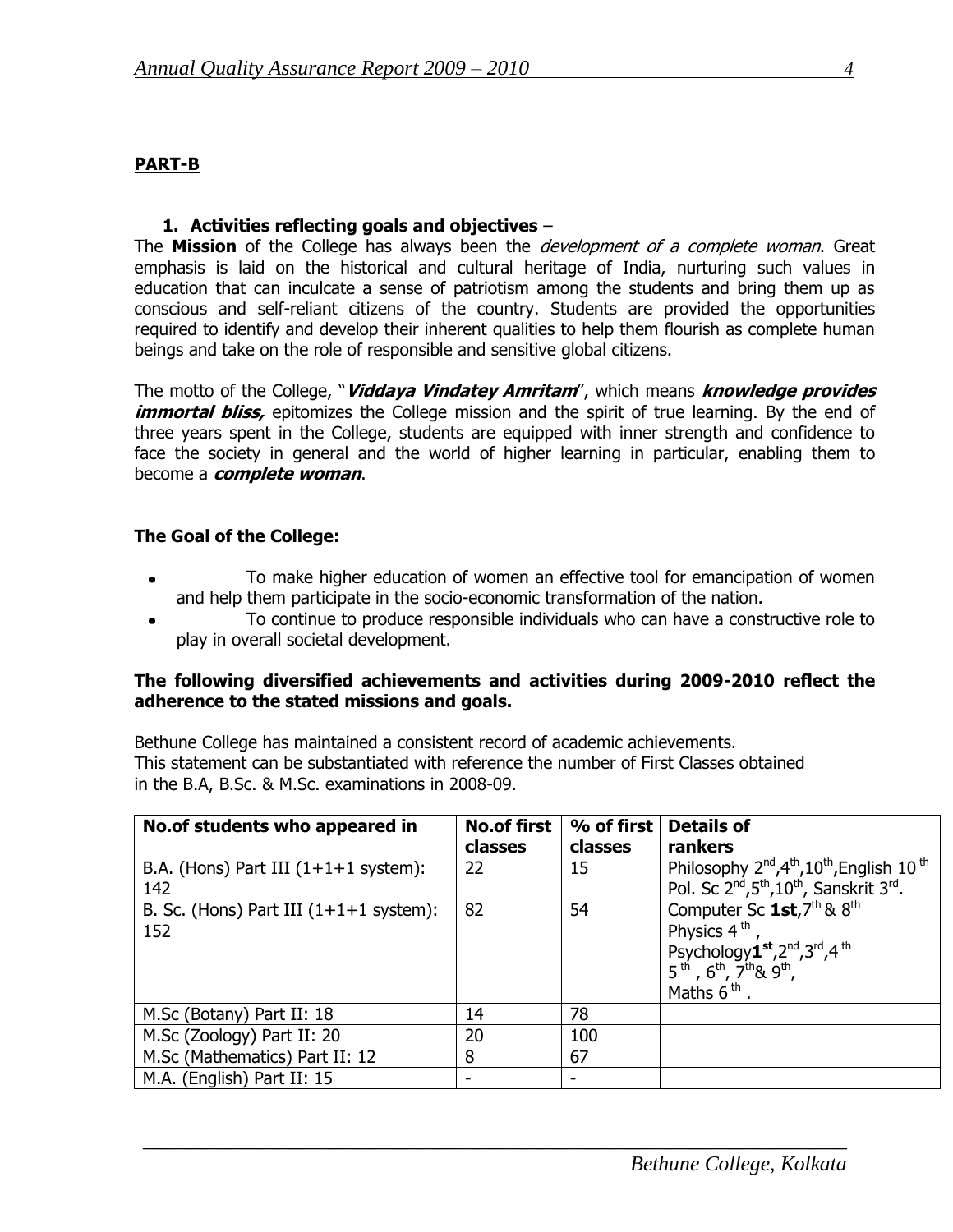Academic excellence notwithstanding, the students actively participated in the following multifarious activities as part of NSS programme. The various activities undertaken by the NSS Team of Bethune College have been enlisted under item **18** of this report.

The Students also had commendable achievements in debates, Quiz, Recitation and music competitions both inside and outside the College, details of which are enlisted under item **35.**

A unique feature of our College is the inculcation of **values in education** through a certificate course. The period under review saw no exception in this respect. A series of 5 lectures were organized, details of which are enlisted in item **4**.

**Placement and Career counseling** – Our students are supported by an active Career Counseling Committee, which coordinates the placement drives in the College and acts as a liaison between the College and industrial houses. The details of the activities of this Committee are enlisted under item **37**.

#### **2. New academic programmes initiated (UG and PG)**

- The **Department of English** (UG & PG) proposed a Communicative English course for the first year students from the next academic year.
- The **Department of Philosophy** proposed yearly publication of a journal from the Department where articles from renowned university/college teachers who would deliver lectures in the department will be published. The students of the Department will also be given chance to publish standard articles.
- The **Department of Sanskrit** proposed a course of spoken Sanskrit conducted by Sanskrita Bharati, Kolkata.
- The **Department of Hindi** Proposed introduction of Honours course in the next academic year.
- **Women's Studies Centre, Bethune College** proposed the introduction of Women"s Studies as a General subject from the next academic session.

#### **3. Innovations in curricular design and transaction:**

- **Department of Zoology (P.G**.): Proposed a modified syllabus for PG courses.
- **Department of Botany (P.G)**: Proposed the introduction of new PG syllabus with one additional special paper on "Molecular Biology and Plant Biotechnology".
- **Department of History**: Proposed introduction of term paper to be written by students.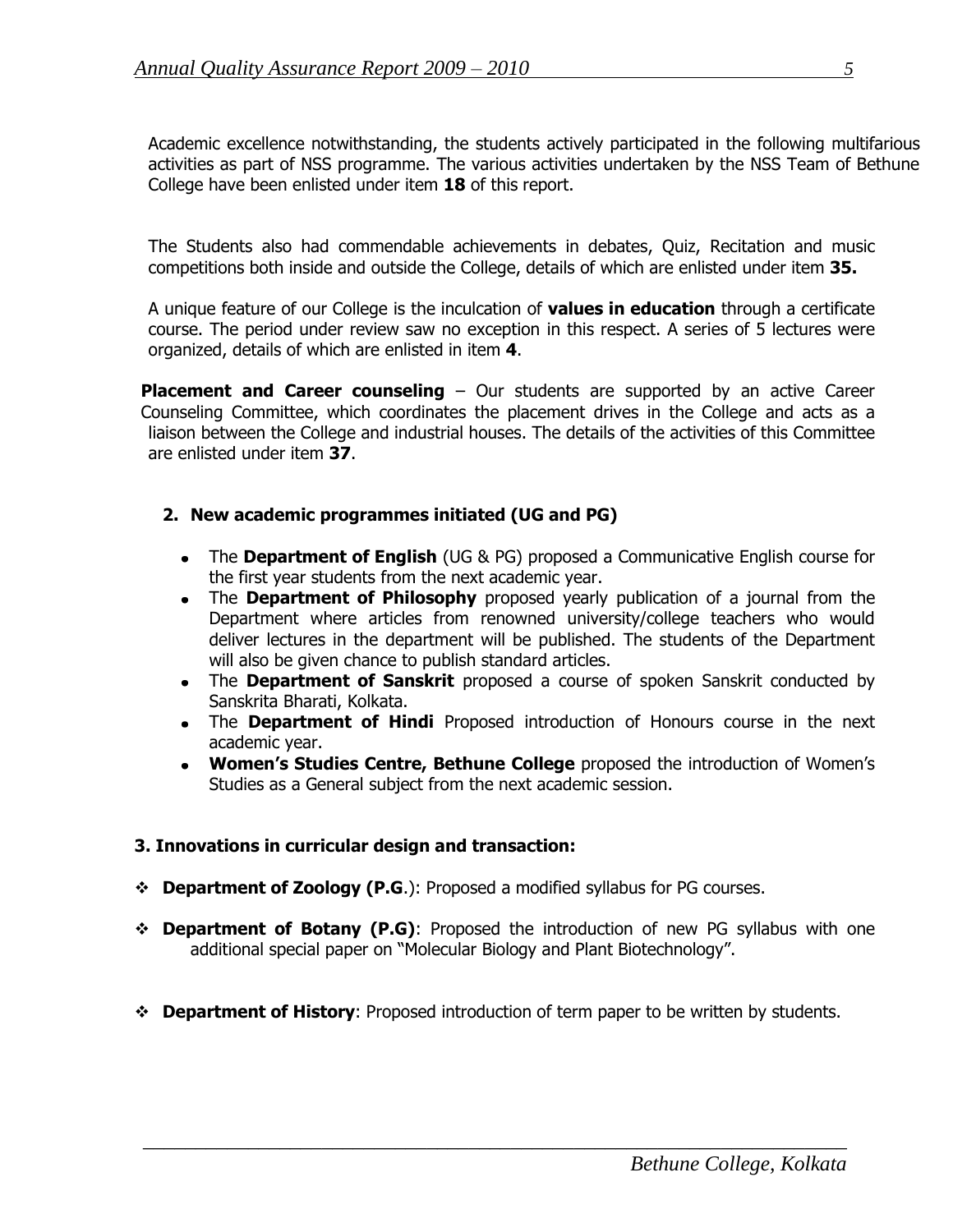#### **4. Inter -disciplinary programmes started:**

 The Departments of **Philosophy, Political Science, and History** have organized 5 Lectures on Ethics and Value education for the session 2009-10 as continuation of the existing programme. The First Year students of all the departments attend these lectures. Details of the programme are as follows:

#### **Lectures delivered for the session 2009-10**

| Lecture    | <b>Date</b> | <b>Name of Speaker</b>             | Title of the theme         |
|------------|-------------|------------------------------------|----------------------------|
| Lecture-I  | 25,08.09    | Prof. Tandra Gangopadhyay          | A brief sketch out of      |
|            |             | Assistant Professor, Department of | Normative and Practical    |
|            |             | Philosophy, Bethune College.       | ethics.                    |
| Lecture-II | 14.09.09    | Dr. Minakshi Sinha                 | Rabindranath o             |
|            |             | Reader, Hiralal Majumder Memorial  | Naribhabana: Ekale         |
|            |             | College for Women.                 | Prasangikata.              |
| Lecture-   | 18.11.09    | Prof. Paramita Chakraborty         | Work place of women and    |
| Ш          |             | Joint Director, School of Women's  | sexual harassment.         |
|            |             | Studies, Jadavpur University.      |                            |
| Lecture-   | 09.12.09    | Prof. Manas Ghosh                  | Production of values-A     |
| IV         |             | Lecturer, Film Studies, Jadavpur   | Gender Perspective: Did    |
|            |             | University.                        | Prospero meet Robinson     |
|            |             |                                    | Crusoe?                    |
| Lecture-V  | 16.12.09    | Dr. Rajasree Basu                  | Values, Universal Values   |
|            |             | Director, Women's Studies Centre,  | and Gender discrimination. |
|            |             | Rabindrabharati University.        |                            |

**Women's Studies centre has been inaugurated in Bethune College in 2009- 2010 and the Departments of English, Bengali, History, Political Science, Economics and Psychology have conducted Research projects on Gender related issues.**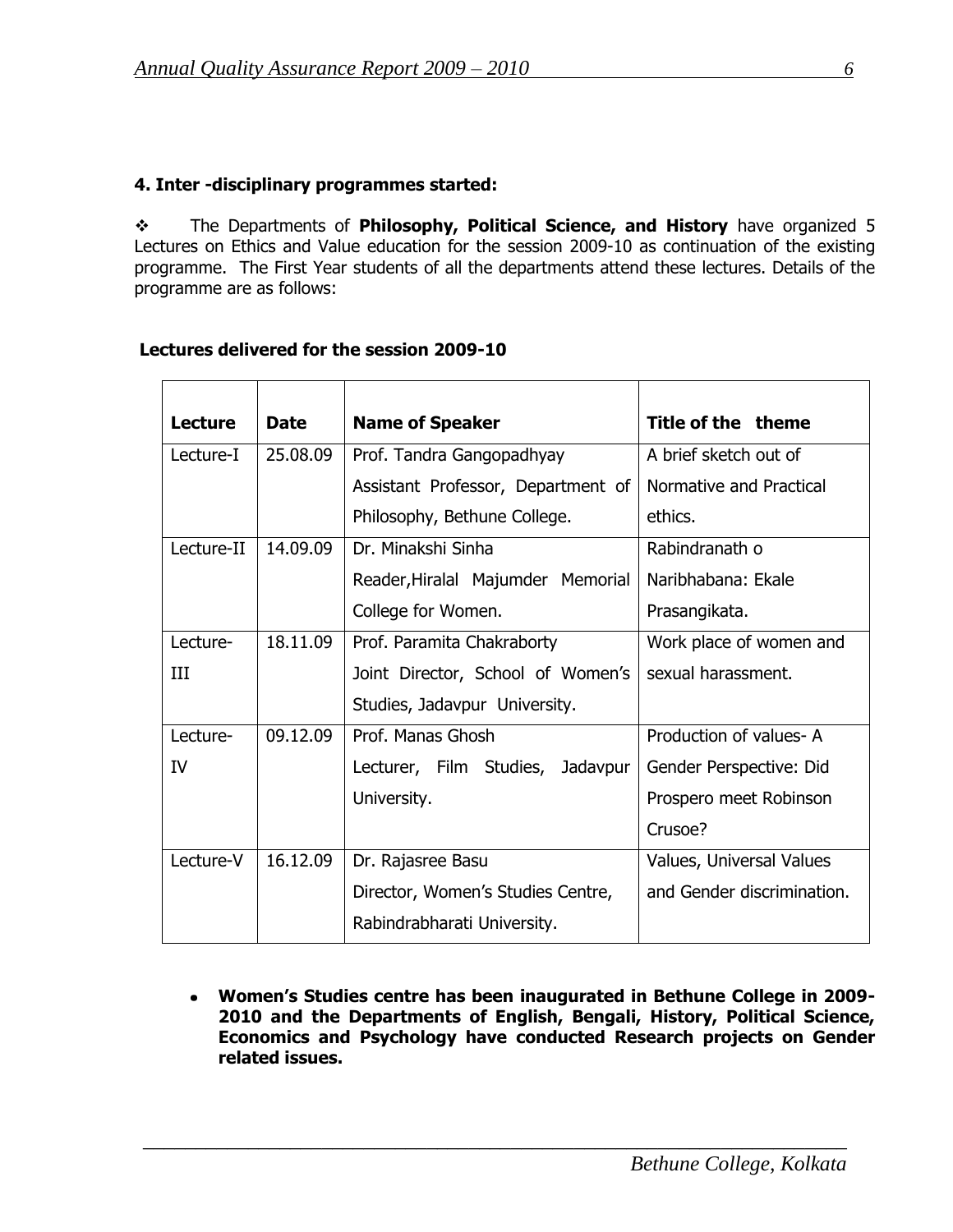# 5. **Examination reforms implemented:**

- a. The **Department of Botany** implemented joint evaluation of PG answer scripts.
- b. The **Department of Bengali** proposed viva- voce for Honours course.

# **6**. **Candidates qualified :** NET/ SLET/GATE etc.

| Name of the Student               | of l<br>Year      | Year of qualifying in NET/SLET |
|-----------------------------------|-------------------|--------------------------------|
| <b>And department</b>             | <b>Graduation</b> |                                |
| 1. Sudeshna Ganguly (Physics)     | 2007              | 2009 (NET)                     |
| 2. Eeshita Manna (Physics)        | 2007              | 2009 (NET)                     |
| 3. Ajanta Bahr (Physics)          | 2008              | 2010 (NET)                     |
| 4. Taniya Saha (Zoology)          | 2007(UG),         | 2009 (NET)                     |
|                                   | 2009 (PG)         |                                |
| 5. Jayita Saha (Botany)           | 2007              | 2010 (NET)                     |
| 6. Saswati Saha (Botany)          | 2008 (PG)         | GATE (2009)                    |
| 7. Munmun Jele (Botany)           | 2006 (UG)         | GATE (2009)                    |
|                                   | &                 |                                |
|                                   | 2008 (PG)         |                                |
| 8. Priyanka Paul (Botany)         | 2008 (PG)         | GATE (2009)                    |
| 9. Soumita Mukherjee              | 2008              | NET (2009)                     |
| (Chemistry)                       |                   |                                |
| Priyanka Basak (Chemistry)<br>10. | 2009              | 2010 (JAM), Mumbai IIT         |
| 11. Gargi Pal (Chemistry)         | 2007              | 2009 (NET)                     |
| 12.<br>Banabithi Koley            | 2007              | 2009 (NET)                     |
| Chemistry)                        |                   |                                |
| 13.<br>Ria Bose (Chemistry)       | 2007              | 2009 (NET)                     |
| 14.<br>Amrita Bhattacharya        | 2007              | 2009 (NET)                     |
| (English)                         |                   |                                |
| 15.<br>Jashodhara Das             | 2008              | 2010 (NET)                     |
| (Economics)                       |                   |                                |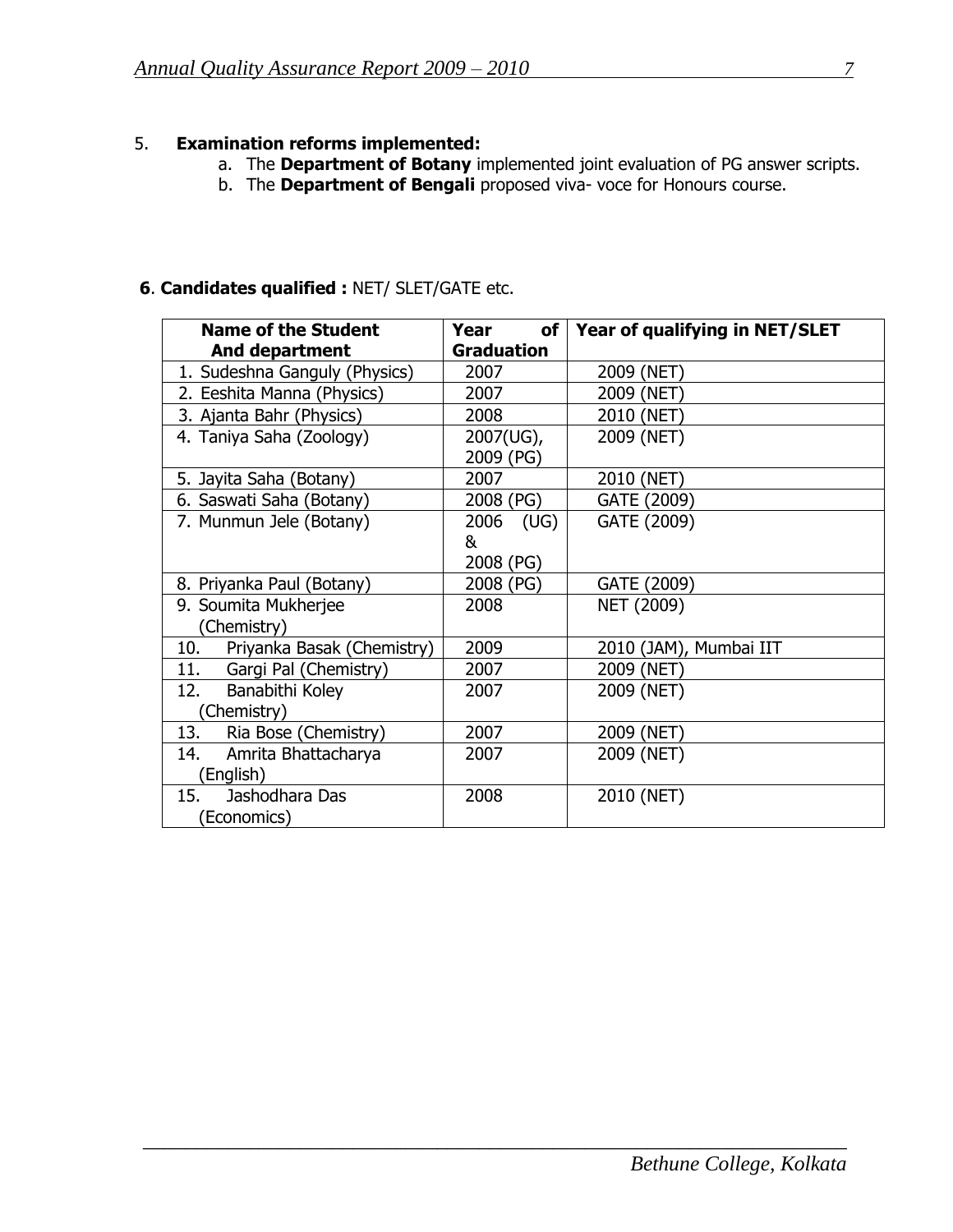#### **7. Initiative towards faculty development programme**

Two teachers of Department of Political Science attended Refresher Course on Global Changes and Contemporary India at Jadavpur University in January 2010.

Teachers of the Department of History participated in the Workshop on Syllabus Reforms held in Scottish Church College in March 2010.

One teacher of the Department of Sanskrit participated in Orientation Programme in July 2009.

Two teachers of the Department of Mathematics participated in Orientation Programme at Jadavpur University and Calcutta University in September, 2009 and November, 2009, respectively.

Department of Psychology organized a workshop on syllabus.

Sm. Mahua Chatterjee in the Department of Psychology and Sm. Tanaya De in the Department of Zoology have been awarded Ph.D. Degrees in the current academic year.

#### **8. Total number of Seminars and Workshops conducted:**

| Seminars and Workshops conducted between July 2009 and June 2010 |  |
|------------------------------------------------------------------|--|
|------------------------------------------------------------------|--|

| <b>Serial</b><br>No. | Name of the<br><b>Department</b> | Title<br><b>Seminar</b><br>the<br>οf<br>/Workshop                                                                                                       | of the Resource<br><b>Name</b><br>person/persons                                                                                                                                              | <b>Date</b> |
|----------------------|----------------------------------|---------------------------------------------------------------------------------------------------------------------------------------------------------|-----------------------------------------------------------------------------------------------------------------------------------------------------------------------------------------------|-------------|
| 1.                   | <b>Botany</b>                    | Conventional<br>Cytogenetics,<br>FISH and Array CGH                                                                                                     | • Prof. P. Nagesh<br>Rao,<br>Clinical Professor<br>and<br>Co- Director of Clinical<br>Microarray Core lab &<br>Consultant<br>Cytogeneticist,<br>University of California,<br>Los Angeles, USA | 13.07.09    |
| 2.                   | English                          | Multiculturalism                                                                                                                                        | Krishna<br>Prof.<br>Sen,<br>$\bullet$<br>Department of English,<br>Calcutta University                                                                                                        | 09.08.09    |
| 3.                   | Political<br>Science             | 8 <sup>th</sup><br>Papiya<br>Dutta<br><b>Roy</b><br>Memorial<br>Lecture<br>Globalisation,<br>Expanding<br>State<br>Contracting<br>and<br><b>Nations</b> | Kushanana<br>$\bullet$ Dr.<br>Choudhury, Research<br>Fellow, CSCS                                                                                                                             | 11.08.09    |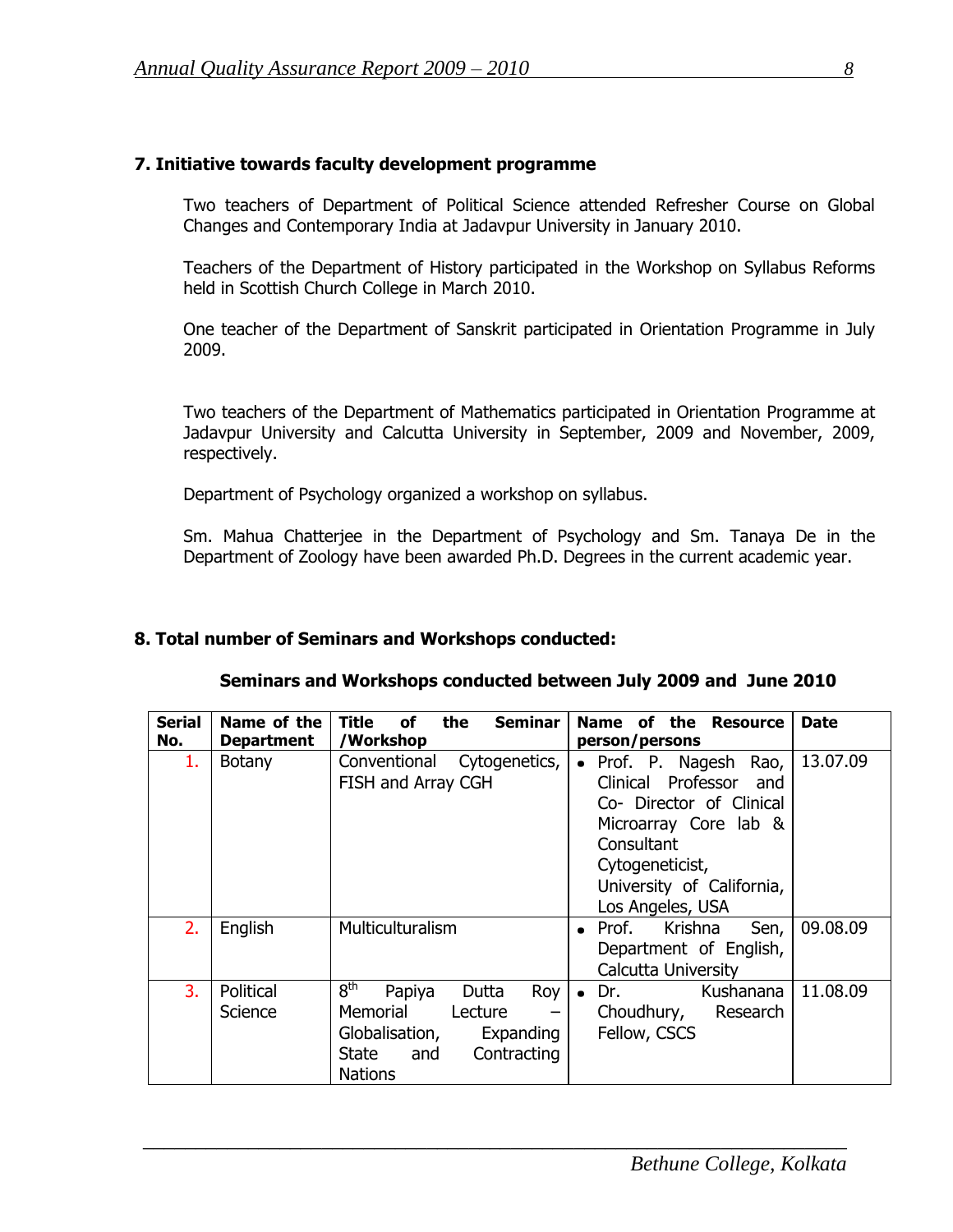| 4. | English       | Censorship and Literature                                                             | Dr. Peter McDonald,<br>Department of, Oxford<br><b>University</b>                                                                                                                                                                                                                                                                                                                                                                                                                                                                                                                                                                            | 08.09.09 |
|----|---------------|---------------------------------------------------------------------------------------|----------------------------------------------------------------------------------------------------------------------------------------------------------------------------------------------------------------------------------------------------------------------------------------------------------------------------------------------------------------------------------------------------------------------------------------------------------------------------------------------------------------------------------------------------------------------------------------------------------------------------------------------|----------|
| 5. | Physics       | Chameli<br>Basu<br>Memorial<br>Lecture - Materials: Nano-<br>Soft and their relations | Prof. Alokmoy Dutta,<br>Professor,<br>Surface<br>physics Division, Saha<br>Institute of Nuclear<br><b>Physics</b>                                                                                                                                                                                                                                                                                                                                                                                                                                                                                                                            | 08.09.09 |
| 6. | <b>Botany</b> | Endosymbiotic<br>of<br>origin<br>Eukaryotic Cell                                      | Tathagata<br>Roy<br>Dr.<br>$\bullet$<br>Choudhury, Reader and<br>Head, Department of<br>Asutosh<br>Botany,<br>College, Kolkata                                                                                                                                                                                                                                                                                                                                                                                                                                                                                                               | 09.09.09 |
| 7. | <b>Botany</b> | Non Living to Living, from<br>Physics to Biology                                      | • Dr. Pratip Palit, Principal<br>Scientist<br>and<br>head,<br>Physiology<br>Plant<br>Centre<br>Division,<br>research Institute of<br>Jute & Allied Fibres,<br>Barrackpore                                                                                                                                                                                                                                                                                                                                                                                                                                                                    | 06.11.09 |
| 8. | Psychology    | UGC Sponsored Seminar on<br>Disability : A Battle with<br>Reality                     | •Smt. Uma<br>Mukherjee,<br>IAS, Commissioner of<br>Disability, Govt. of W.B.;<br>· Prof. Mallika Banerjee,<br>Professor, Department of<br>Psychology, C.U.,<br>Sailen<br>$\bullet$ Mr.<br>Chowdhury, Joint<br>Secretary, Paschimbanga<br>Pratibandhi<br>Rajya<br>Sammilani;<br>•Dr. Jai Ranjan Ram,<br>Consultant Psychiatrist,<br>Apollo<br>Gleneagles<br>Hospital, Kolkata;<br>· Dr. Urmila Ukil, Secretary,<br>PRADIP,<br>Centre<br>for<br>Autism;<br>$\bullet$ Smt.<br>Leena<br>Bardhan, Secretary,<br>Mission of South Calcutta;<br>·Mr. Anindya Sengupta,<br>Lecturer, Department of<br>Film<br>Studies, Jadavpur<br><b>University</b> | 11.11.09 |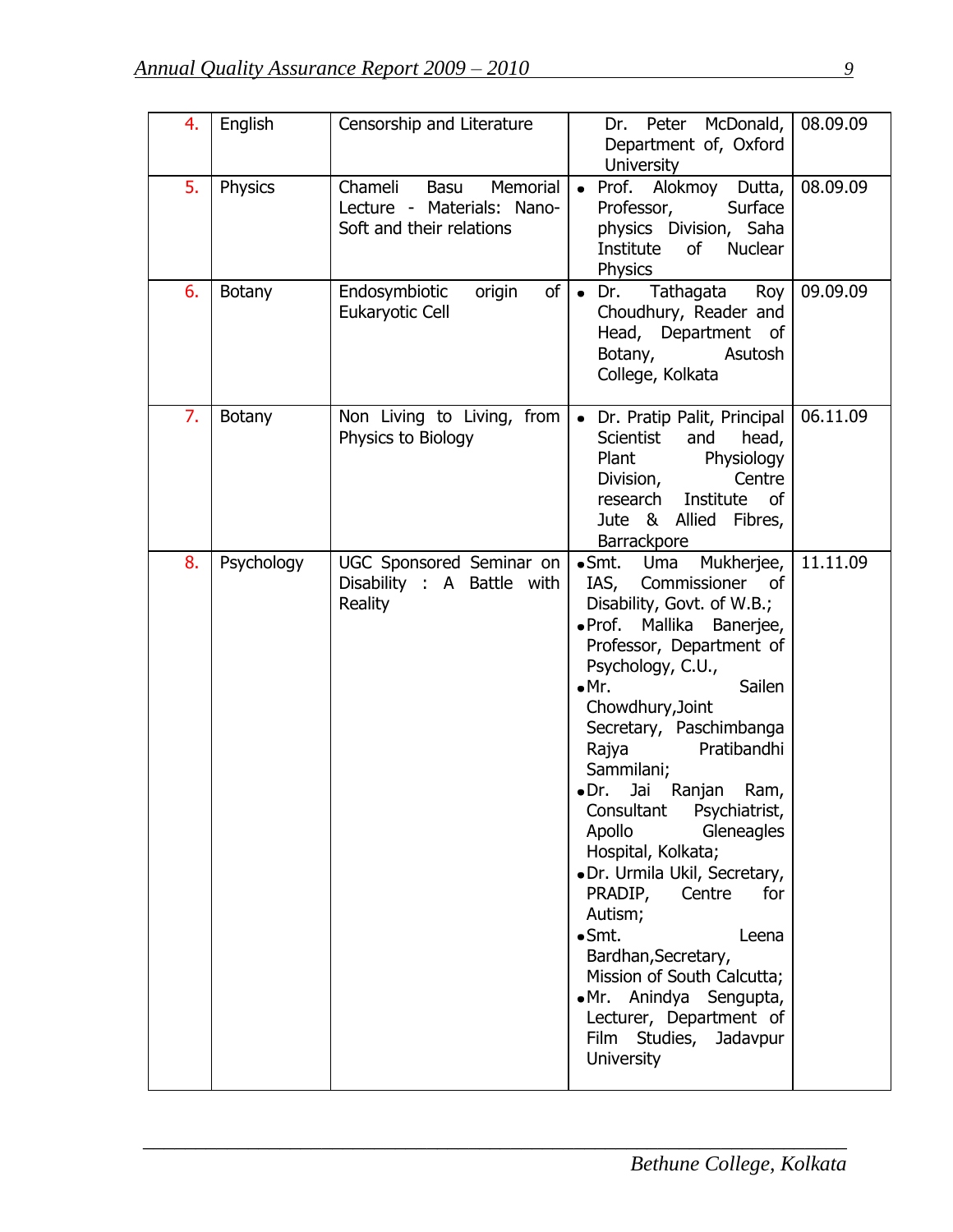| 9.  | English                                                           | Literature and Partition                                                                                                                                 | Vishnupriya<br>Dr.<br>Research<br>Sengupta,<br>Department<br>Associate,<br>of<br>English,<br>Jadavpur<br><b>University</b>                  | 02.12.09         |
|-----|-------------------------------------------------------------------|----------------------------------------------------------------------------------------------------------------------------------------------------------|---------------------------------------------------------------------------------------------------------------------------------------------|------------------|
| 10. | Political<br>Science                                              | 8 <sup>th</sup><br>Srabanti<br>Banerjee<br>Memorial<br>Lecture<br>Democracy and the Problem<br>the<br>Cultural<br>οf<br><b>Empowerment of the Masses</b> | Prof.<br>Sobhanlal Dutta<br>$\bullet$<br>Ex<br>Professor,<br>Gupta,<br>Department of Political<br>Science,<br>Calcutta<br><b>University</b> | 14.12.09         |
| 11. | Bengali                                                           | Rabindranather<br>Swastha<br>Chinta                                                                                                                      | Ajit<br>Mondal,<br>$\bullet$ Dr.<br>(Ophthalmologist)                                                                                       | December<br>2009 |
| 12. | Physics                                                           | The Forbidden Symmetry                                                                                                                                   | Dr.<br>Arunava<br>$\bullet$<br>Chakraborty, Professor,<br>Department of Physics,<br>University of Kalyani                                   | 12.01.10         |
| 13. | Centre<br>for<br>Women's<br>Studies,<br><b>Bethune</b><br>College | Arranging<br>Arranged<br>Marriages                                                                                                                       | Sreashi<br>Sarkar,<br>$\bullet$<br>Scholar,<br>Research<br>Maryland<br>University,<br><b>USA</b>                                            | 13.01.10         |
| 14. | History                                                           | of<br>Geographies<br>Trauma:<br>Gendered<br>From<br>a<br>Perspective                                                                                     | Dr.<br>Vishnupriya<br>$\bullet$<br>Research<br>Sengupta,<br>Associate,<br>Department<br>Jadavpur<br>of<br>English,<br><b>University</b>     | 19.01.10         |
| 15. | English                                                           | is the<br>Film:<br>How Queer<br>Alternative Sexuality in Hindi<br><b>Commercial Cinema</b>                                                               | $\bullet$ Smt.<br>Asmita<br>Das,<br>Research Student, The<br>and<br>Foreign<br>English<br>Languages<br>University,<br>Hyderabad             | 19.01.10         |
| 16. | Zoology                                                           | Chemical<br>Communication<br>An<br>Approach<br>to<br>Communication<br>Technology<br>in the Animal World                                                  | Dr. Mousumi Poddar -<br>Sarkar,<br>Associate<br>Professor,<br>Department<br>of Botany, University of<br>Calcutta                            | 10.02.10         |
| 17. | <b>Mathematics</b>                                                | Continumn Mechanics<br>(for<br>P.G. students)                                                                                                            | М.<br>Kanoria,<br>Prof.<br>$\bullet$<br>Department of Applied<br>Mathematics,<br>Calcutta<br>University                                     | 03.04.10         |
| 18. | English                                                           | Partition<br>Literature<br>and<br>(Extension Lecture)                                                                                                    | Prof. Jasodhara Bagchi,<br>Centre<br>for<br>Women's<br>Studies,<br>Jadavpur<br><b>University</b>                                            | 09.04.10         |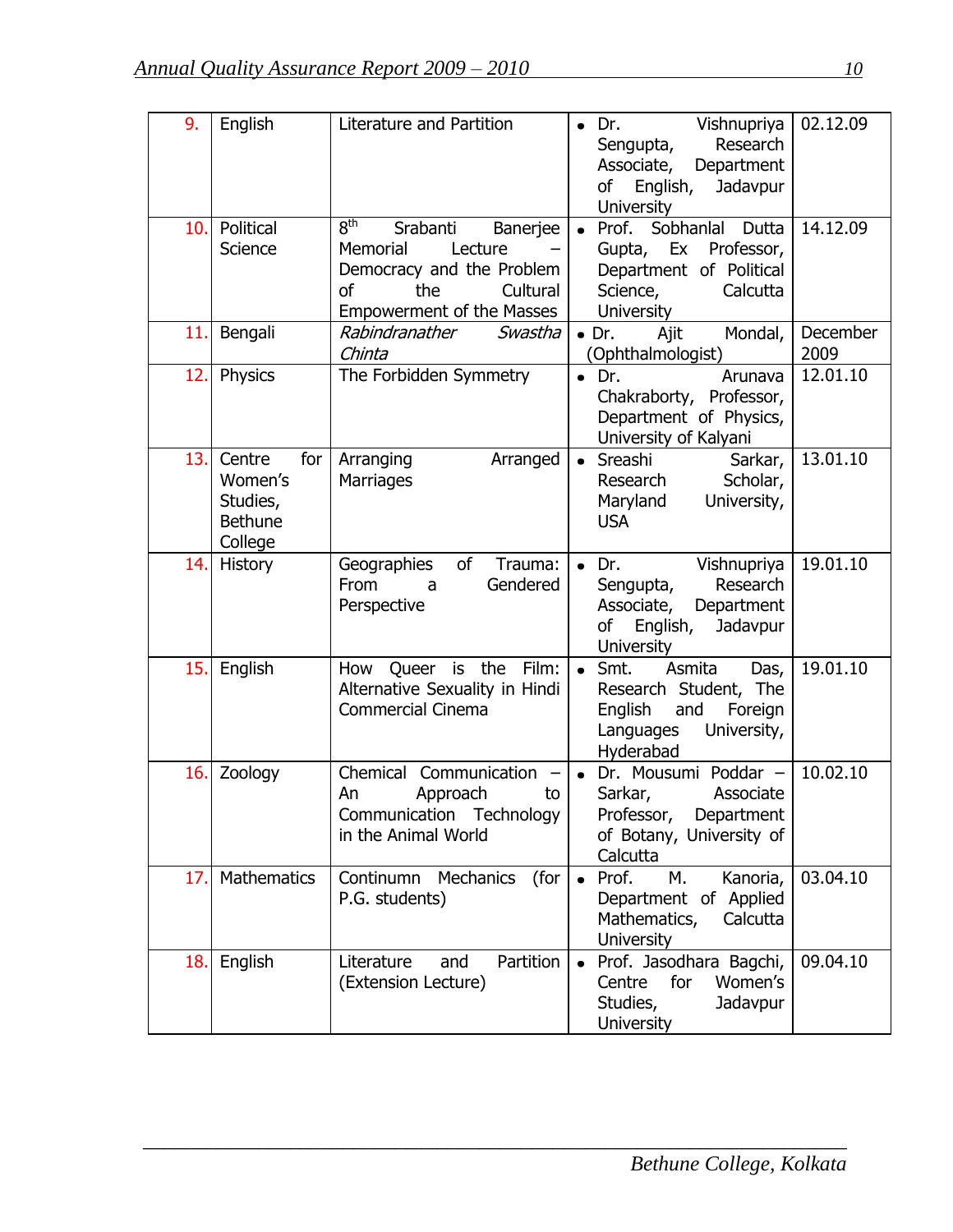# **9. Details of Research Projects**

# **A) Newly Implemented** - **8**

| <b>Sponsors</b>                      | Name of the<br>researcher                                                                                                                                                                                                                                                                                            | <b>Title of the Project</b>                                                                                                            | <b>Amount of</b><br>grant | <b>Memo No and</b><br><b>Date</b><br>оf                          |
|--------------------------------------|----------------------------------------------------------------------------------------------------------------------------------------------------------------------------------------------------------------------------------------------------------------------------------------------------------------------|----------------------------------------------------------------------------------------------------------------------------------------|---------------------------|------------------------------------------------------------------|
|                                      |                                                                                                                                                                                                                                                                                                                      |                                                                                                                                        | allocated                 | sanction                                                         |
| <b>CSIR</b>                          | Rituparna<br>Kundu<br>Chaudhuri (Co-<br>Principal<br>Investigator) in<br>collaboration<br>with Prof.Timir<br><sub>of</sub><br><b>Jha</b><br>Presidency<br>University.                                                                                                                                                | GermPlasm<br>Preservation<br>and Clonal Propagation of<br>medicinally<br>important<br>Swertia chirata                                  | Rs.<br>1800000/-          | 38(1211)/09/EM<br>R-II from 2009<br>$-2012$                      |
| WBBB,<br>of<br>Govt.<br>W.B.         | $\bullet$ Sumona<br>Mukherjee<br>(Principal<br>investigator)<br>• Kamala<br>$(Co-$<br>Gupta<br>Principal<br>Investigator)<br>$\bullet$ Roli<br>Shukla<br>(Co<br>Investigator)<br>$\bullet$ Sutopa<br>Mukherjee<br>(Co<br>Investigator)<br>Research<br>Fellows:<br>• Ronita<br>Mukherjee &<br>• Munmun<br><b>Jele</b> | Conservation<br>and<br>of<br>wild<br>Documentation<br><b>Bethune</b><br>biodiversity<br>in<br>College<br>and<br>campus<br>surroundings | Rs.<br>883000/-           | 506/3K(Bio)-<br>4/1009<br>dated:09.12.09<br>from<br>2009<br>2012 |
| <b>UGC</b>                           | Maitri<br>Smt.<br>Ghosh                                                                                                                                                                                                                                                                                              | of<br><b>FDI</b><br>Impact<br>in<br>Post<br>Reforms India: An analysis<br>of Export Performance and<br><b>Export Spillovers</b>        | Rs. 82000-                | F. PHW-045/10<br>$(ERO)$ ,<br>dt.<br>07.09.09                    |
| UGC:<br>Minor<br>Research<br>Project | Smt.<br>Jayati<br>Ghatak                                                                                                                                                                                                                                                                                             | Paik Revolt of 18 <sup>th</sup> Century                                                                                                | Rs. 82000/-               | F. PHW-046/09-<br>10 (ERO), Sept.<br>2009.                       |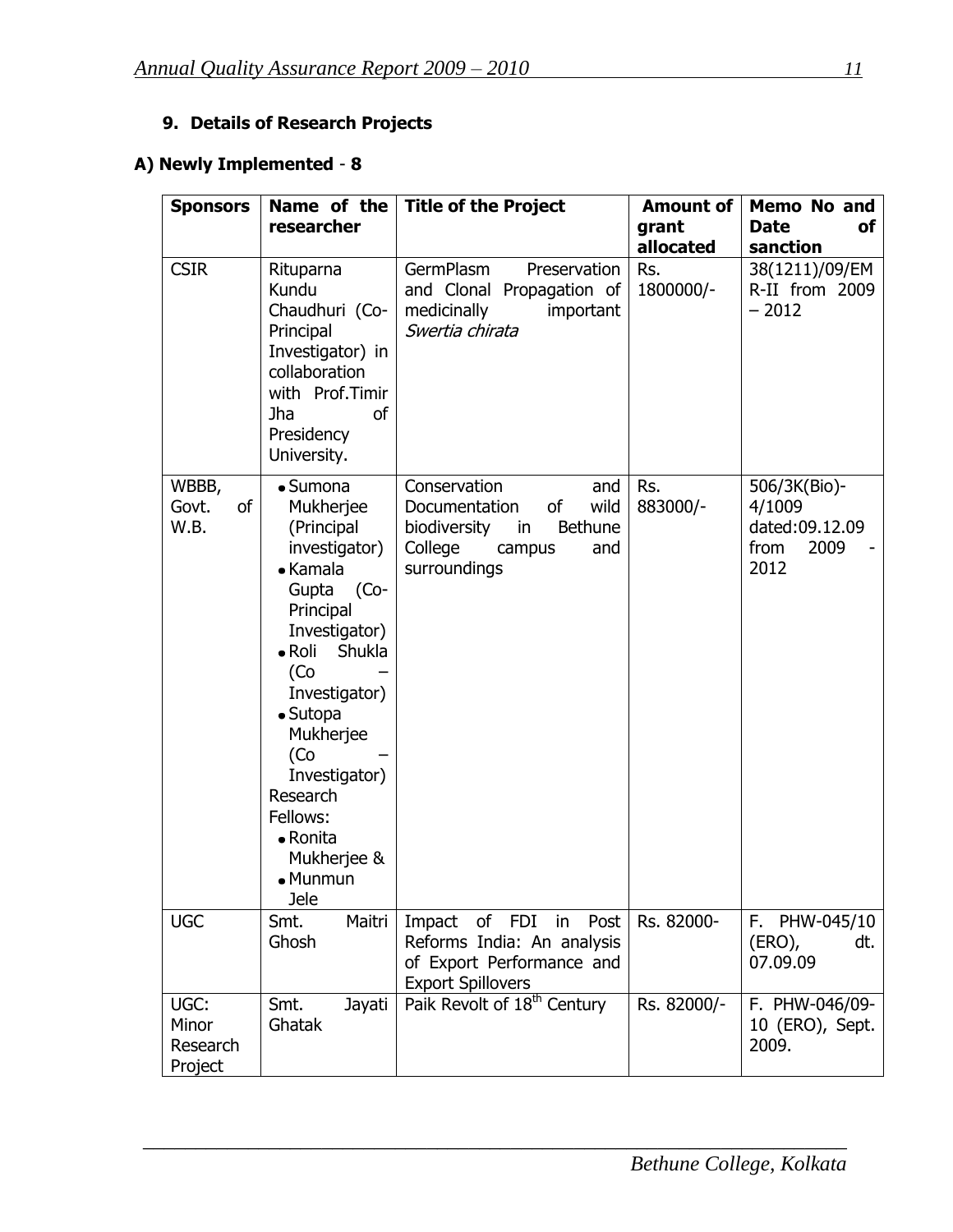| UGC:       | Dr. Roli Sukla    | of<br>behaviour<br>Study<br>and | Rs.         | <b>UGC</b><br>(Minor) |
|------------|-------------------|---------------------------------|-------------|-----------------------|
| Minor      | (Principal<br>Ray | Ecology of Frugivorous bats     | 145300/-    | (F.PSW-055/-9-        |
| Research   | Investigator)     | urban ecosystem<br>in.          |             | 10(ERO)               |
| Project    |                   | (Duration - 18 months)          |             | dt.08.10.09)          |
| UGC:       | Ms.<br>Sutapa     | Health<br><b>Hazards</b>        | Rs.         | <b>UGC</b><br>(Minor) |
| Minor      | Sanyal            | Assessmentfrom<br>Antibiotic    | 115000/-    | (F.PSW-054/-9-        |
| Research   |                   | Resistance<br><b>Bacteria</b>   |             | 10(ERO)               |
| Project    |                   | associated with Waste Fed       |             | dt.08.10.09)          |
|            |                   | Freshwater<br>fishery.          |             |                       |
|            |                   | (Duration – 18 months)          |             |                       |
| UGC:       | Ms.<br>Parama     | Study of semiochemicals of      | Rs.         | <b>UGC</b><br>(Minor) |
| Minor      | Raha              | Bengal Elephants<br>North       | 155500/-    | (F.PSW-053/-9-        |
| Research   |                   | (Duration - 18 months)          |             | 10(ERO)               |
| Project    |                   |                                 |             | dt.08.10.09)          |
| <b>UGC</b> | Dr.<br>Durga      | Designing Life and Crisis of    | Rs. 70500/- | F.<br>PHW-            |
|            | Ghoshal           | Values in the writings of       |             | 044/09-10             |
|            |                   | Wells, Orwell, Golding and      |             | (ERO)<br>dt.          |
|            |                   | <b>Skinner</b>                  |             | 07.09.10.             |

# **B) Research Projects Completed– 8**

| <b>Sponsors</b>                                                                                                           | Name of the<br>researcher                          | <b>Title</b><br><b>of</b><br>the<br><b>Project</b>                                                                                                                                                                                                                                                         | <b>of</b><br><b>Amount</b><br>grant<br>allocated        | <b>Memo No and Date of</b><br>sanction |
|---------------------------------------------------------------------------------------------------------------------------|----------------------------------------------------|------------------------------------------------------------------------------------------------------------------------------------------------------------------------------------------------------------------------------------------------------------------------------------------------------------|---------------------------------------------------------|----------------------------------------|
| <b>Short</b><br>Term<br>Minor<br>Research<br>Project<br>Women's<br><b>Studies</b><br>Centre,<br><b>Bethune</b><br>College | Nilanjana<br>Ms.<br>& Dr.<br>Bagchi<br>Syamali Sen | A study to evaluate<br><sub>of</sub><br>the<br>trend<br><sub>of</sub><br>empowerment<br>rural<br>and<br>urban<br>with<br>poor women<br>self<br>respect<br>to<br>esteem,<br>achievement<br>motivation,<br>entrepreneurship,<br>social<br>support,<br>leadership<br>effectiveness<br>and<br>decision making. | Rs. 20300/-                                             | 265, WSC 5.3.10                        |
| Women's<br><b>Studies</b><br>Research<br>Centre,<br>C.U.                                                                  | Nilanjana<br>Smt.<br>Bagchi &<br>Dr. Syamali Sen   | An Exploration to<br>Evaluate the effect<br>οf<br>training<br>programme on the<br>empowerment<br>οf<br>the women residing                                                                                                                                                                                  | Rs. 5500/-<br>for<br>(3)<br>Phase<br>$\bf I$<br>months) | WSRC/OFF/1042A/2009<br>Date 14.01.09   |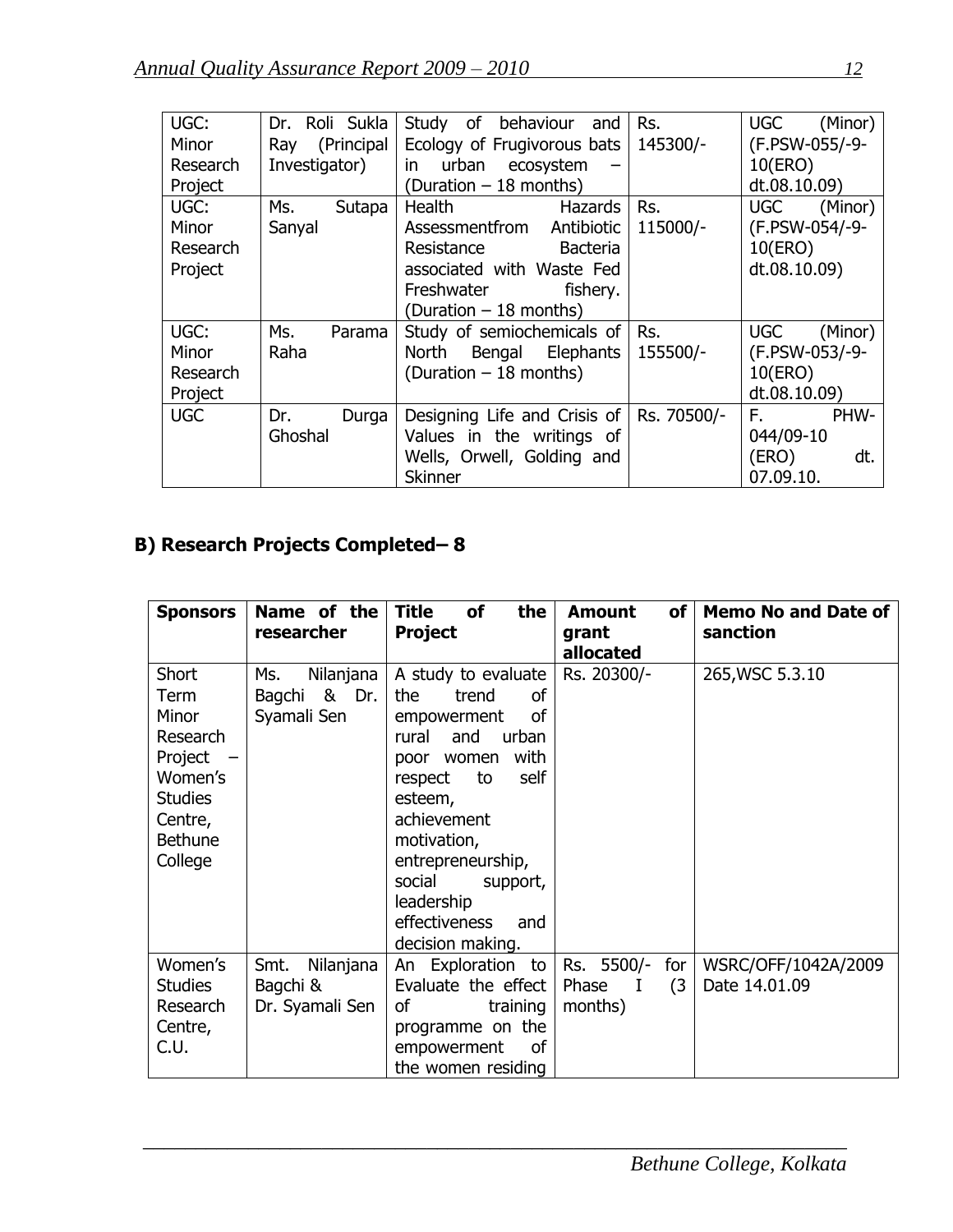|                                                                                                                           |                              | in some rural slums<br>of<br>West<br>areas<br>with<br>Bengal<br>reference to certain<br>psychosocial<br>variables                                                                                                 |             |                       |
|---------------------------------------------------------------------------------------------------------------------------|------------------------------|-------------------------------------------------------------------------------------------------------------------------------------------------------------------------------------------------------------------|-------------|-----------------------|
| Short<br>Term<br>Minor<br>Research<br>Project<br>Women's<br><b>Studies</b><br>Centre,<br><b>Bethune</b><br>College        | Ms.<br>Manjari<br>Ghosh      | Comparative<br>A<br>of<br><b>Study</b><br>the<br>Fictional<br>representation<br>οf<br>distresses fo urban<br>middle<br>class<br>womenin the works<br>of V. Tendulkarand<br>M. Dattaniand real<br>life experiences | Rs. 20300/- | 267/WSC, 05.03.10     |
| <b>Short</b><br>Term<br>Minor<br>Research<br>Project<br>Women's<br><b>Studies</b><br>Centre,<br><b>Bethune</b><br>College | Kumkum<br>Ms.<br>Chakraborty | Woman<br>and<br>Empowerment: As<br>projected<br>in<br>the<br>Bengali Cinema of<br>some<br>eminent<br>directors                                                                                                    | Rs. 20300/- | 268/WSC, dt. 05.03.10 |
| Short<br>Term<br>Minor<br>Research<br>Project<br>Women's<br><b>Studies</b><br>Centre,<br><b>Bethune</b><br>College        | Urmita Roy                   | Crossing<br>the<br><b>Boundaries</b>                                                                                                                                                                              | Rs. 20300/- | 262/WSC, 05.03.10     |
| Short<br>Term<br>Minor<br>Research<br>Project<br>Women's<br><b>Studies</b><br>Centre,<br><b>Bethune</b><br>College        | Piku Dasgupta                | Internal<br>migration<br>of poor women -<br>from<br>rural<br>marginalization<br>to<br>urban<br>vulnerabilities-<br>A<br>study<br>of<br>case<br>domestic workers in<br>Kolkata.                                    | Rs. 20300/- | 264/WSC, 05.03.10     |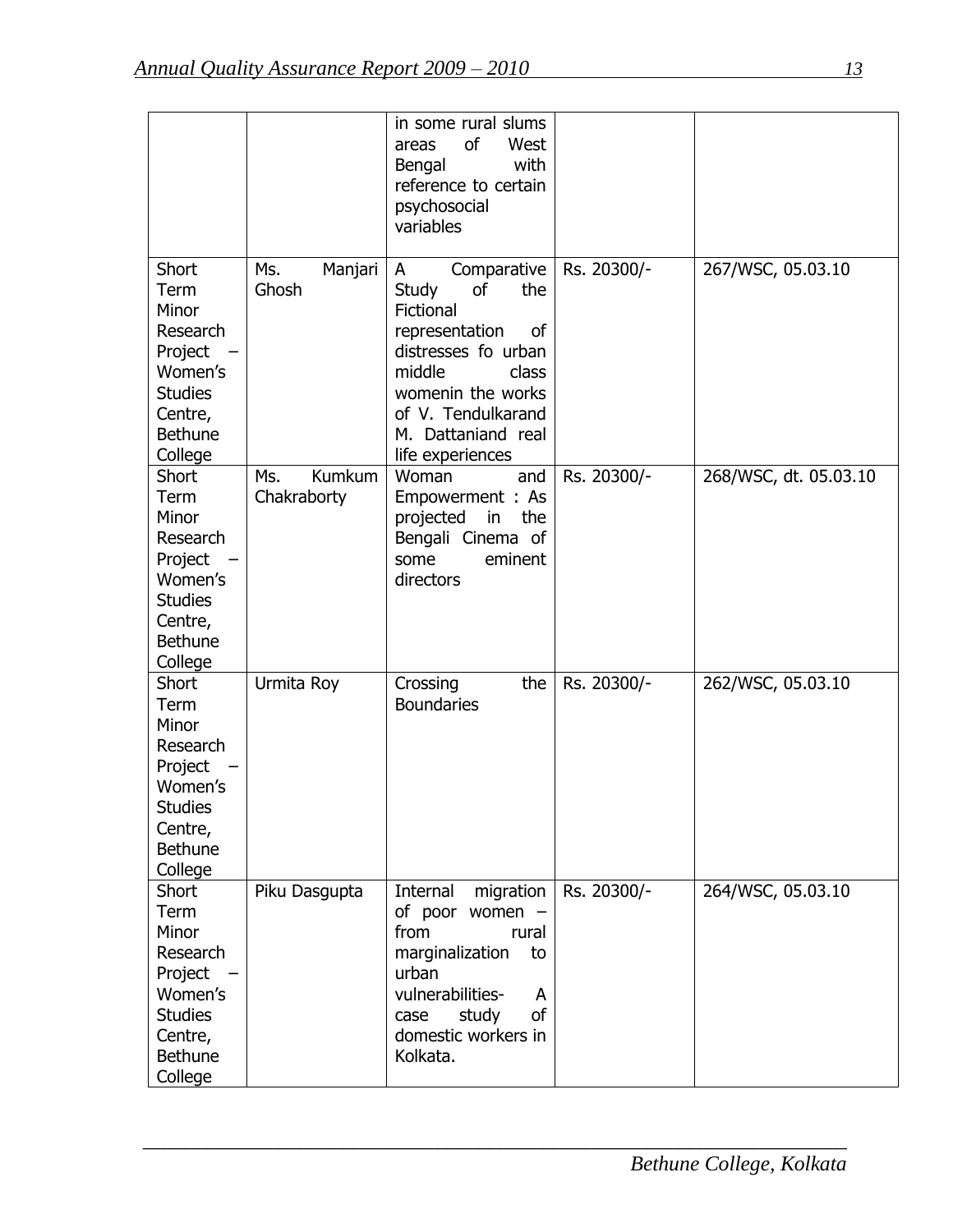| Short          | Suranjana    | Self<br>$-$ help<br>groups     | Rs. 20300/- | 266/WSC, 05.03.10 |
|----------------|--------------|--------------------------------|-------------|-------------------|
| Term           | Dasgupta     | empowerment<br>and             |             |                   |
| Minor          |              | of Tribal Women:               |             |                   |
| Research       |              | A case study of the            |             |                   |
| Project        |              | villages<br>tribal<br>οf       |             |                   |
| Women's        |              | <b>District</b><br>Nadia<br>in |             |                   |
| <b>Studies</b> |              | West Bengal                    |             |                   |
| Centre,        |              |                                |             |                   |
| <b>Bethune</b> |              |                                |             |                   |
| College        |              |                                |             |                   |
| Short          | Dr. Lina Sen | Bangla<br>probade              | Rs. 20300/- | 263/WSC, 05.03.10 |
| Term           |              | sekaler<br>narir               |             |                   |
| Minor          |              | sachetanata<br>O               |             |                   |
| Research       |              | bartaman prekhyit              |             |                   |
| Project        |              |                                |             |                   |
| Women's        |              |                                |             |                   |
| <b>Studies</b> |              |                                |             |                   |
| Centre,        |              |                                |             |                   |
| <b>Bethune</b> |              |                                |             |                   |
| College        |              |                                |             |                   |

# **C) Research Projects Ongoing – 5**

| <b>Sponsors</b>                         | <b>of</b><br><b>Name</b><br>the<br>researcher | <b>Title</b><br>of<br>the<br><b>Project</b>                                                                                                                                                  | <b>Amount</b><br>of grant<br>allocated                                    | Memo No<br><b>Date</b><br>and<br>of<br>sanction                                                                           |
|-----------------------------------------|-----------------------------------------------|----------------------------------------------------------------------------------------------------------------------------------------------------------------------------------------------|---------------------------------------------------------------------------|---------------------------------------------------------------------------------------------------------------------------|
| <b>UGC Major</b><br>Research<br>Project | Dr.<br>Madhumita<br>Manna                     | Analysis<br>Genome<br>and Development of<br>Genetic Markers of<br>the Clinical Isolates<br>Indian Visceral<br>οf<br>Leishmaniasis<br>and<br>Post Kala $-$<br>azar<br>dermal<br>Leishmaniasis | Rs.<br>811300/-                                                           | UGC (Major) F.No. 35 - 57 /<br>2008 (SR)<br>Date: 20.03.09                                                                |
| <b>UGC</b>                              | Dr.<br>Madhumita<br>Manna                     | Role of Trace<br>in<br>elements in immune<br>Leishmaniasis                                                                                                                                   | Rs.<br>543000/-<br>travel<br>$\pm$<br>grant<br>as<br>and when<br>required | <b>UGC</b><br><b>DAE</b><br>Collaborative<br>Scheme<br>(Major)<br>research<br>CSR/PROJECT/ACCT/2009/188<br>2 dt. 01.09.09 |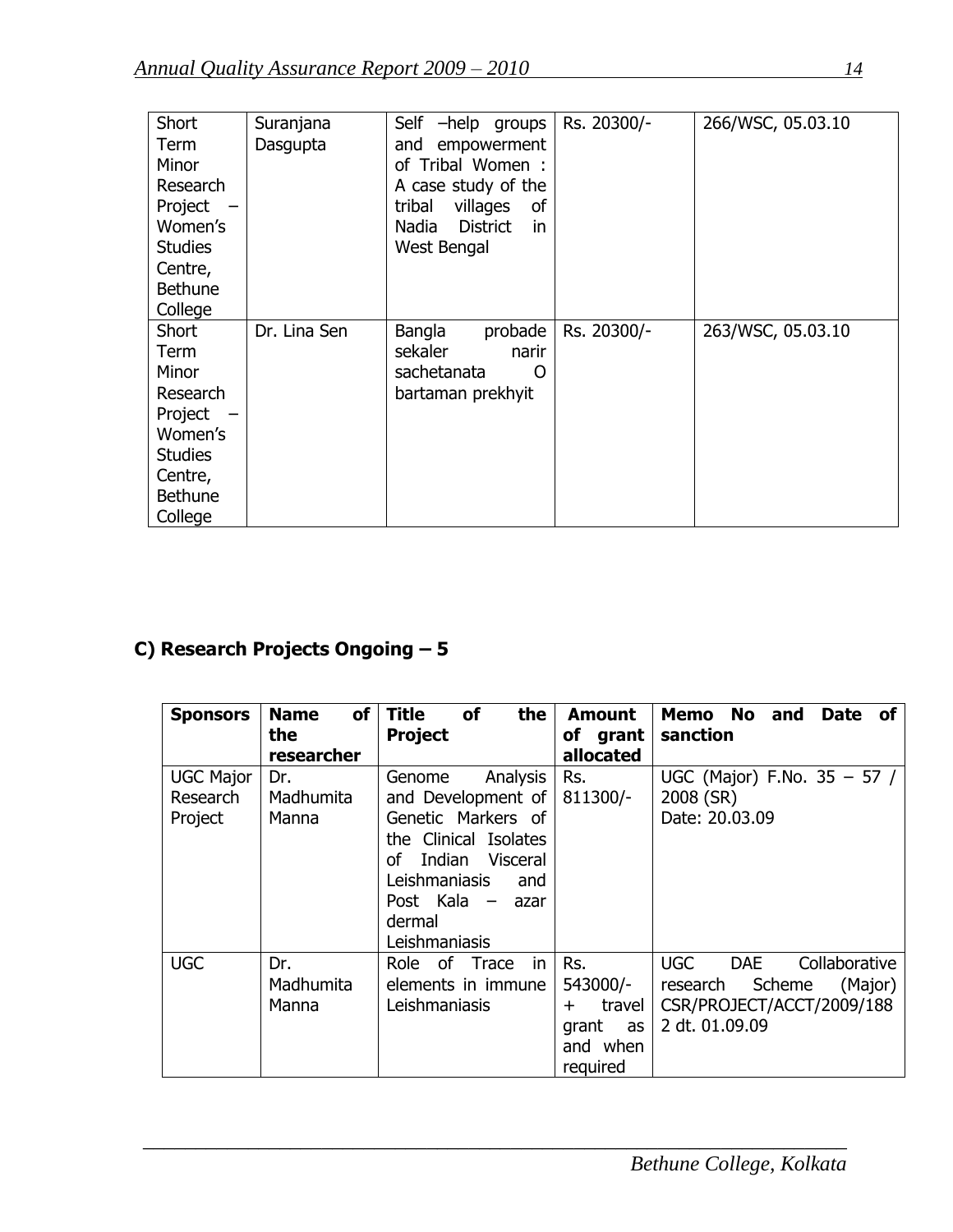| <b>UGC</b>                                               | Dr.<br>Madhumita<br>Manna                               | Radiation<br>and<br>Molecular<br>Immunology:<br>Understanding<br>Leishmaniasis (2005<br>2009) extension<br>under consideration | Rs.<br>411000/-<br>travel<br>$\pm$<br>grant<br>as<br>and when<br>required | <b>UGC</b><br>Collaborative<br><b>DAE</b><br>Scheme<br>research<br>(Major)<br>CSR/089/BC/B/MM/7396<br>dt.<br>25.02.05 |
|----------------------------------------------------------|---------------------------------------------------------|--------------------------------------------------------------------------------------------------------------------------------|---------------------------------------------------------------------------|-----------------------------------------------------------------------------------------------------------------------|
| Women's<br><b>Studies</b><br>Research<br>Centre,<br>C.U. | Smt.<br>Nilanjana<br>Bagchi &<br>Chilka<br>Dr.<br>Ghosh | called<br>Trap<br>A<br><b>Trafficking</b>                                                                                      | Amount to<br>be<br>reimburse<br>after<br>d<br>project<br>submissio<br>n   | WSRC/OFF/1075/14.1.2009                                                                                               |
| UGC:<br>Minor<br>Research<br>Project                     | Ms.<br>Subhasree<br>Sengupta                            | Genetic profiling by<br>0f<br><b>RAPD</b><br>certain<br>fishes<br>endangered<br>towards<br>conservation                        | Rs.<br>$95000/-$                                                          | UGC (Minor) (F.PSW-018/07-<br>08(ERO), dt. 21.02.08                                                                   |

# **10. Patents generated, if any:** Nil.

# **11.New collaborative research programmes:**

| <b>Sponsors</b>                                                                   | of<br>the<br>Name<br>Researcher                   | Title of the project                                                                       | Amount of<br>the grant<br>allocated | Memo no. & date of sanction                 |
|-----------------------------------------------------------------------------------|---------------------------------------------------|--------------------------------------------------------------------------------------------|-------------------------------------|---------------------------------------------|
| Department<br>of Health &<br>Family<br>Welfare,<br>of<br>Govt.<br>West<br>Bengal. | Satarupa<br>Bandyopadhyay<br>(Economics<br>Dept.) | in<br>Efficiency<br>Hospital<br>West Bengal                                                | Rs.<br>72,000                       | HF/IHMC/IM-15-2009,<br>dt;<br>09.06.2009.   |
| <b>UGC</b><br><b>DAE</b><br>Collaborative<br>Research<br>Scheme                   | Madhumita<br>Dr.<br>Manna<br>(Zoology Dept)       | Influence<br>οf<br>trace<br>elementsin<br>immuneleishmaniasiss                             | Rs.<br>5,43000                      | CSR/PROJECT/ACCT/2009/1882<br>dt. 01.09.09. |
| <b>WBBB</b>                                                                       | Dr. Roli Shukla<br>Ray<br>(Zoology Dept)          | and<br>Documentation<br>conservation<br>οf<br>biodiversity in<br>Bethune<br>College campus | Rs.883000                           | dt.<br>506/3K<br>(Bio)-4/2009<br>09.12.09   |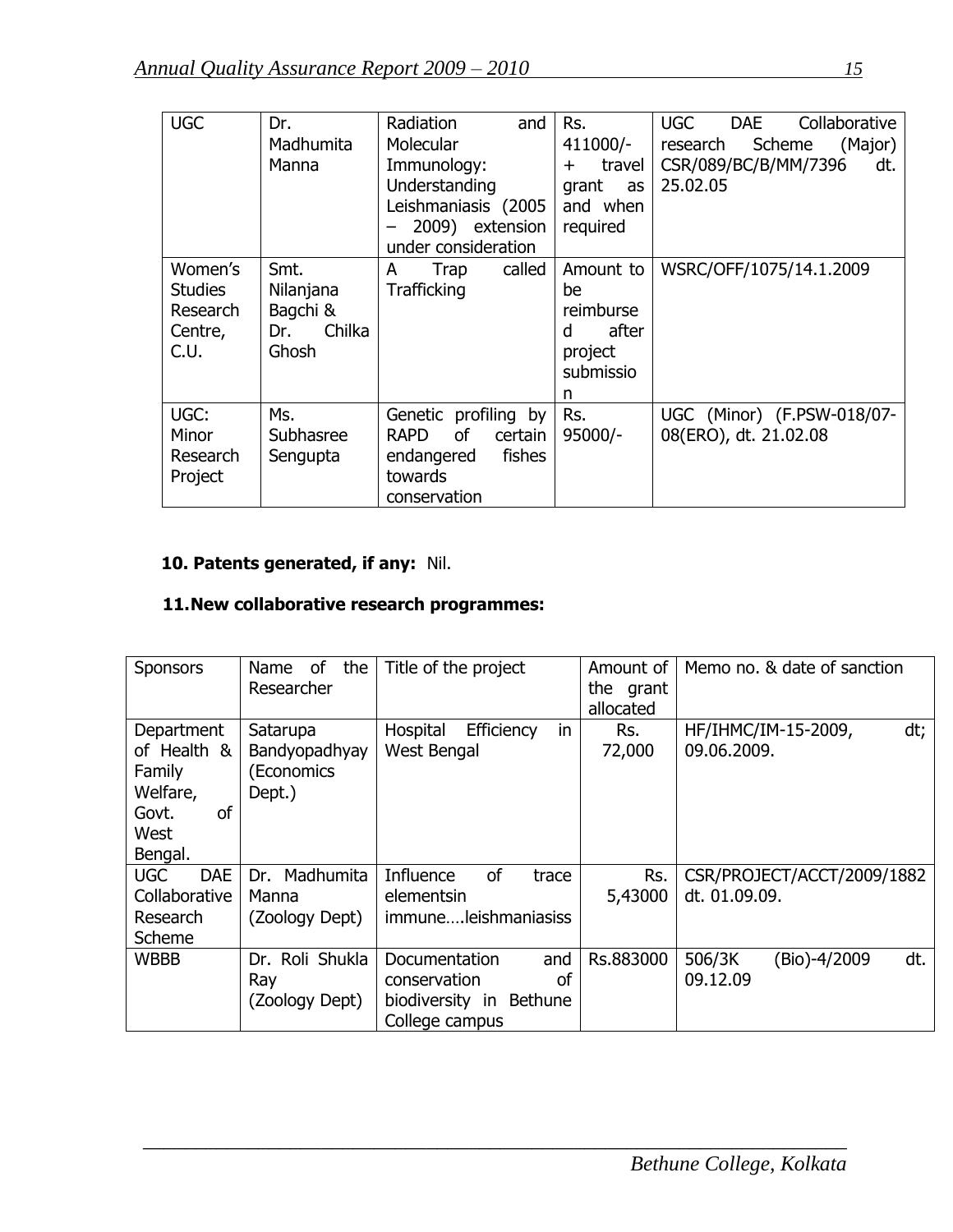# **12. Research grants received from various agencies:**

Research grants were obtained from UGC and Women's Studies Center, Bethune College in respect of new MRPs implemented and through the different ongoing projects.

## **13. Details of research scholars:**

| Serial no      | Name of the scholar  | Department             | Name of the Project    |
|----------------|----------------------|------------------------|------------------------|
|                | Sanchita Dutta       | Zoology                | <b>UGC DAE project</b> |
| $\overline{2}$ | Supriya Khanra       | Zoology                | UGC project            |
| 3.             | Priyanka chakraborty | Zoology                | <b>UGC DAE project</b> |
| 4.             | Ronita Mukherjee     | Zoology                | <b>WBBB Project</b>    |
| 5.             | Susmita Guha         | Women's studies, CU    | M. Phil Dissertation   |
| 6.             | Dyuti Sarkar         | Centre<br>for          | P.G Diploma Project.   |
|                |                      | Counselling<br>and     |                        |
|                |                      | Disability Study, RBU. |                        |
| 7              | Padip kumar Adhya    | Do                     | Do                     |
| 8.             | Susmita Ray          | <b>Do</b>              | Do                     |
| 9.             | Kanika Das           | Do                     | Do                     |
| 10.            | Ratna Pine           | Do                     | Do                     |
| 11.            | Sajal Bera           | Do                     | Do                     |
| 12.            | Gopinath Naskar      | Do                     | Do                     |

# **14. Citation index of the faculty members and impact factor:**

| Serial No. | Name of Faculty   | Details of Publication        | <b>Citation Index</b> | Impact       |
|------------|-------------------|-------------------------------|-----------------------|--------------|
|            |                   |                               |                       | factor of    |
|            |                   |                               |                       | journal/ISBN |
|            |                   |                               |                       | Number       |
|            | Nilanjana Bagchhi | Behavioural Issues in Ageing, |                       | 10:81-8069-  |
|            |                   | Concern<br>and<br>Care,       |                       | $592 - 1$    |
|            |                   | Commitment.                   |                       |              |
| 2.         | Dr. Gopa Gupta    | The Vaisesika Category<br>of  |                       | 0975-6833    |
|            |                   | Visesa.                       |                       |              |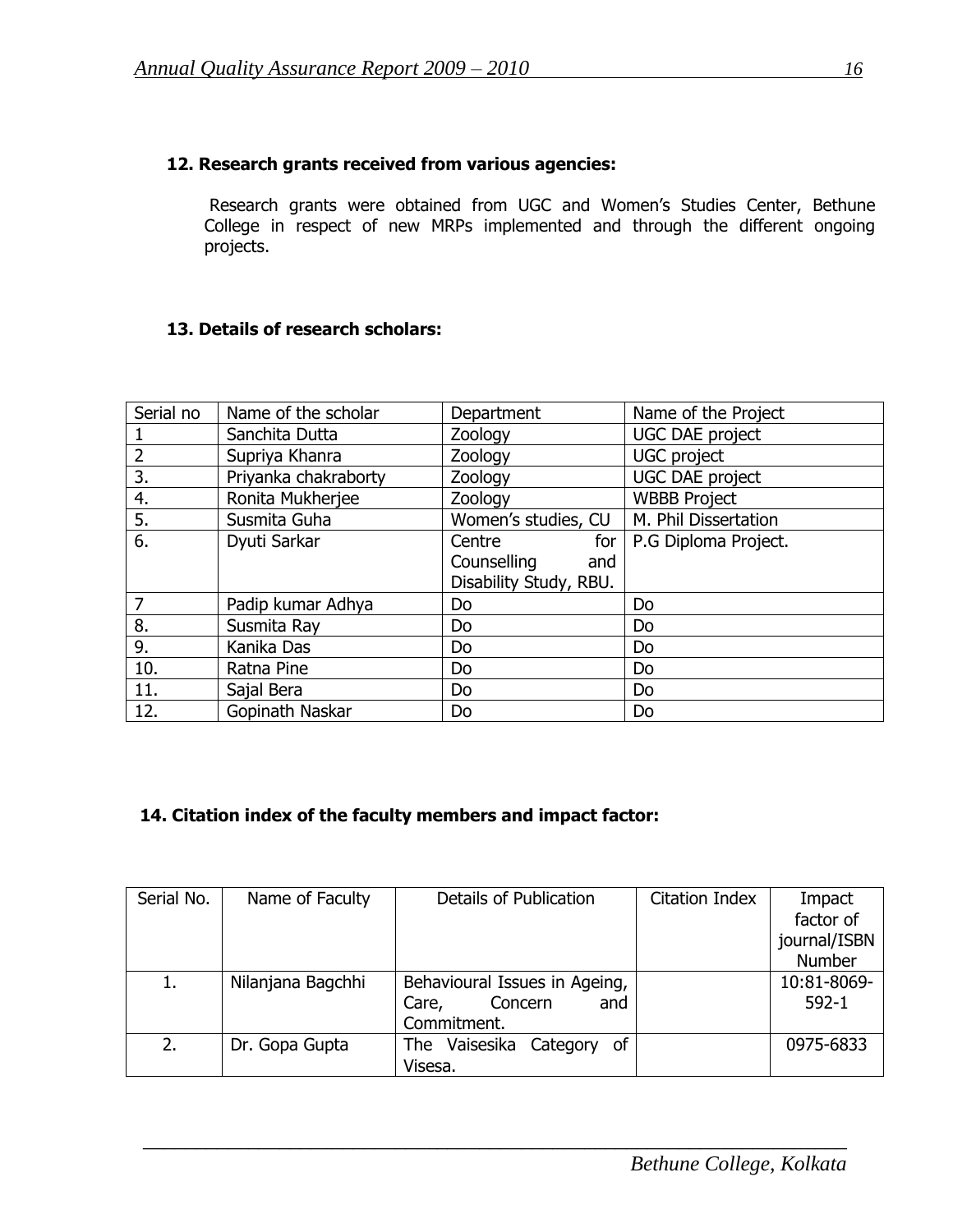# **15. Honors/awards to the faculty:**

#### **Nil**

# **16. Internal resources generated:**

| <b>Nature of fund</b>                                       | <b>Funding agency</b>                                                         | <b>Quantum of fund</b> |
|-------------------------------------------------------------|-------------------------------------------------------------------------------|------------------------|
| 1. Sponsorship for the annual                               | <b>Different</b><br>private<br>sector                                         | Rs.60,000              |
| Fest "Aalap" -2009                                          | organisations                                                                 |                        |
| 2. Sponsorship for seminars                                 | <b>UGC</b>                                                                    | Rs. 1,00,000           |
| Prize<br><b>Funds</b><br>3.<br><b>New</b><br>constituted.   | 1. Chhanda Mitra Memorial<br>Prize and scholarship                            | Rs.3,000               |
|                                                             | 2. Maya Mitra Memorial Prize                                                  | Rs.1,000               |
|                                                             | 3. Nibedita Ghosh and<br>Sacchidananda Ghosh<br><b>Memorial Prize</b>         | Rs.10,000              |
|                                                             | 4. Santosh Kumar Dutta Gold<br>Medal & Radharani Dutta<br><b>Silver Medal</b> | Rs.6,000               |
|                                                             | 5. Puspa Das & Dipali Das<br><b>Memorial Silver Medal</b>                     | Rs.10,000              |
| 4.Grants-in-aid<br>through<br><b>Women's Studies Centre</b> | <b>UGC</b>                                                                    | Rs.3,00,000            |

# **17. Details of Departments getting SAP, COSIST (ASSIST)/ DST, FIST, etc. assistance/ recognition: Nil**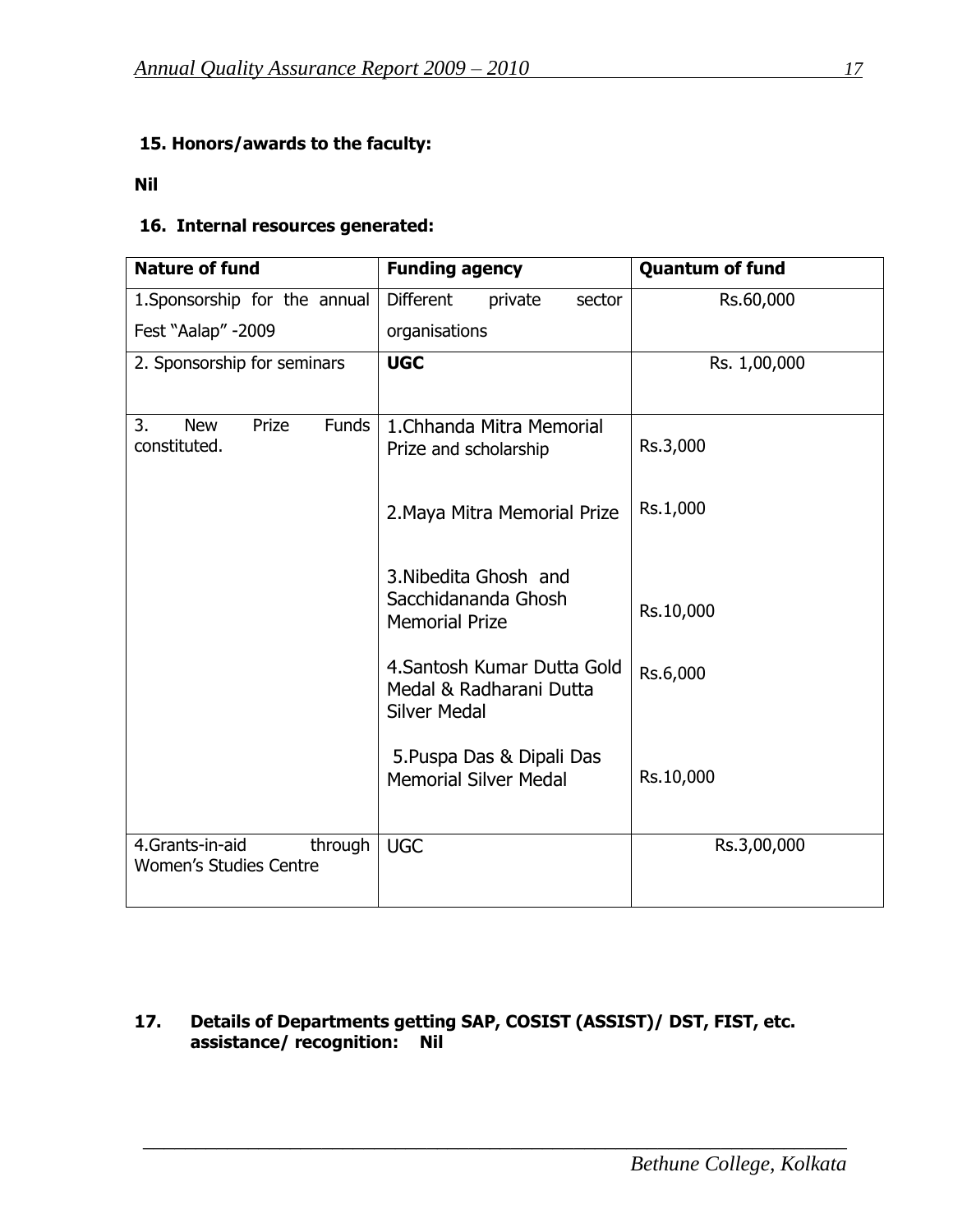# **18. Community services**

The different activities of the NSS team during the academic year 2009-2010 are enlisted below.

| Date                | Event                                                         |
|---------------------|---------------------------------------------------------------|
| July and September  | Encouraging Psychological contact with aged people through    |
| 2009                | cultural functions performed in "Khaniker Atithi" (A home for |
|                     | aged people) by the students                                  |
| 28.07.09-30.07.09 & | Collection of medicine from students and teachers and         |
| second week of      | depositing those medicines in the Medical Bank.               |
| November 2009       |                                                               |
| 07.07.09-09.07.09   | Collection of relief fund for Aila                            |
| 01.08.09-03.08.09   | Collection of money by selling T.B seal                       |
|                     | Enlisted all the students of Bethune college as the member of |
|                     | Student Health Home.                                          |
| 02.09.09            | One day camp for the inhabitants of slum areas of 39/2        |
|                     | Ramdulal Sarkar Street and 14 WC Bannerjee street., Kol-      |
|                     | 700009.                                                       |
|                     | Eye camp                                                      |
|                     | Primary medical education                                     |
|                     | Anti drug propaganda                                          |
|                     | Seminar on infectious diseases and "Amra meyera".             |
|                     | Discussion on different family and mental problems            |
|                     | Painting competition                                          |
|                     | Cultural competition.                                         |
|                     |                                                               |
| April 2010          | Students contacted with OLSP $-$ an organization for AIDs and |
|                     | HIV positive patients.                                        |
| May 2010            | Medical checkup including blood test for students, teaching   |
|                     | and non teaching staff.                                       |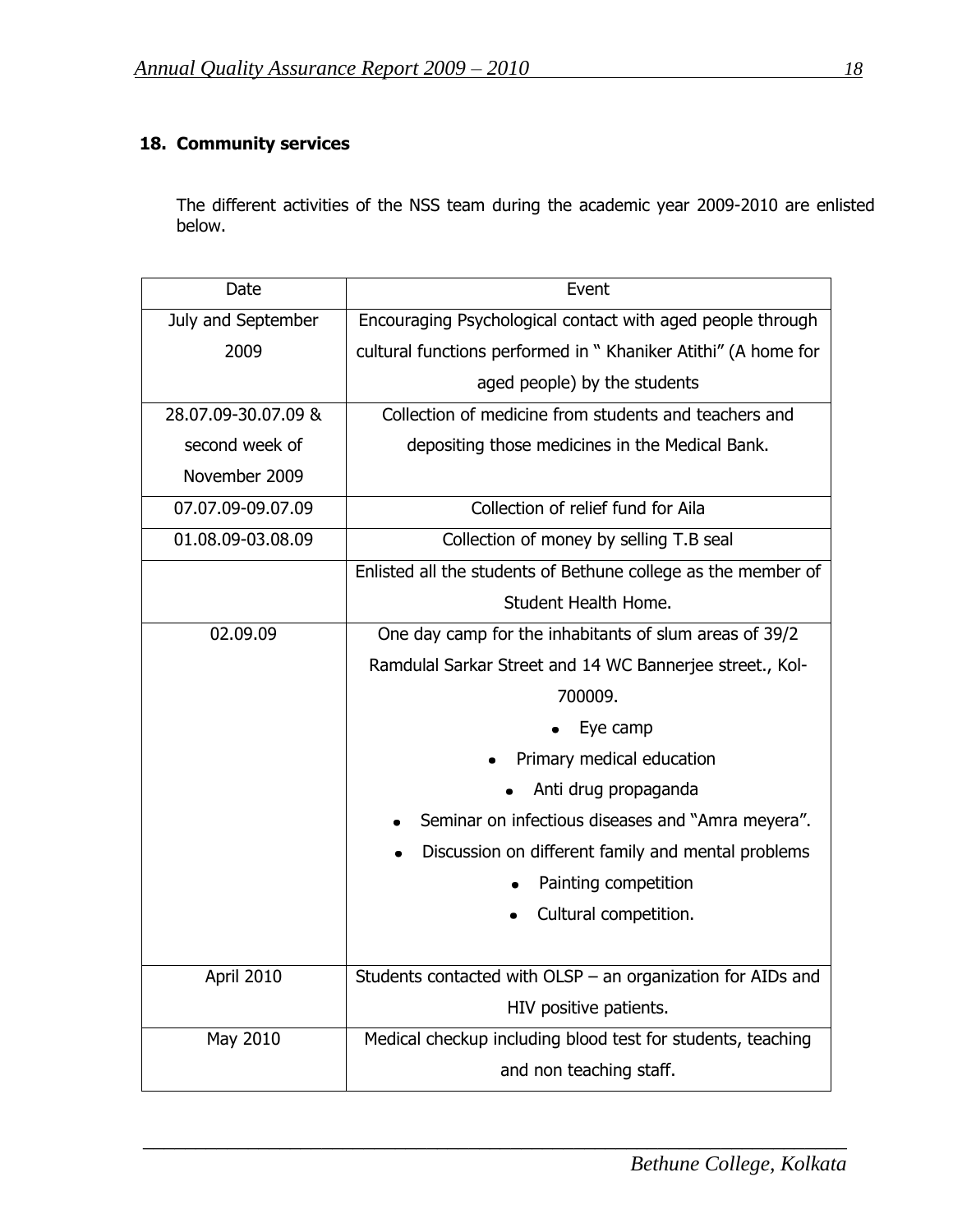| of<br><b>Name</b><br>the teacher | Age<br>(in<br>yrs) | <b>Subject</b>     | Specialisa-<br>tion          | <b>Highest</b><br>education<br>al<br>qualificati<br>on | <b>Research</b><br>experience<br>in<br>years<br>&<br>No.<br>оf<br><b>Publications</b> | <b>Teaching</b><br>experience<br>(UG/PG) |
|----------------------------------|--------------------|--------------------|------------------------------|--------------------------------------------------------|---------------------------------------------------------------------------------------|------------------------------------------|
| Suparna<br>Mitra                 | 42                 | Philosophy         | Indian<br>Philosophy         | Ph.D.                                                  | 7 years<br><b>Publications</b><br>$-3$                                                | UG-8 years                               |
| Papri<br><b>Bhadra</b>           | 47                 | Philosophy         | Logic                        | M.A.                                                   | ۰                                                                                     | UG-21 years                              |
| Piyali Mallick                   | 32                 | <b>Mathematics</b> | Advanced<br>real<br>Analysis | M.Sc.                                                  | 8<br>years,<br>Publications -<br>6                                                    | $UG - 5$<br>$PG - 1$                     |

# **19. Teachers and officers newly recruited/joined on transfer till 31.5.2010:**

#### **The following teachers have joined as Teaching Fellows.**

| the<br>οf<br><b>Name</b><br>teacher | <b>Departm</b><br>ent | Age              | <b>Specialisation</b> | <b>Highest</b><br>educational<br>qualification | <b>Teaching</b><br>experience(UG<br>/PG) |
|-------------------------------------|-----------------------|------------------|-----------------------|------------------------------------------------|------------------------------------------|
| Samadipa<br>Bhattacharya            | <b>Maths</b>          | 25               | Algebra               | M.Sc                                           | 3 months(UG)                             |
| Rupali Sarkar                       | Computer<br>Science   | 25<br><b>vrs</b> | <b>AIE</b>            | M.Tech.                                        | 2 yrs $(UG)$                             |

#### **20. Teaching-non teaching staff ratio:**

 **72:44** (Excluding the Fellows in the Departments of Mathematics and Computer Science)

#### **21. Improvements in the Library services:**

Bethune College continues to be an Institutional member of the **American Centre Library**, 38A Jawaharlal Nehru Road, Kolkata 71.Students and teachers can use the Library as Institutional members.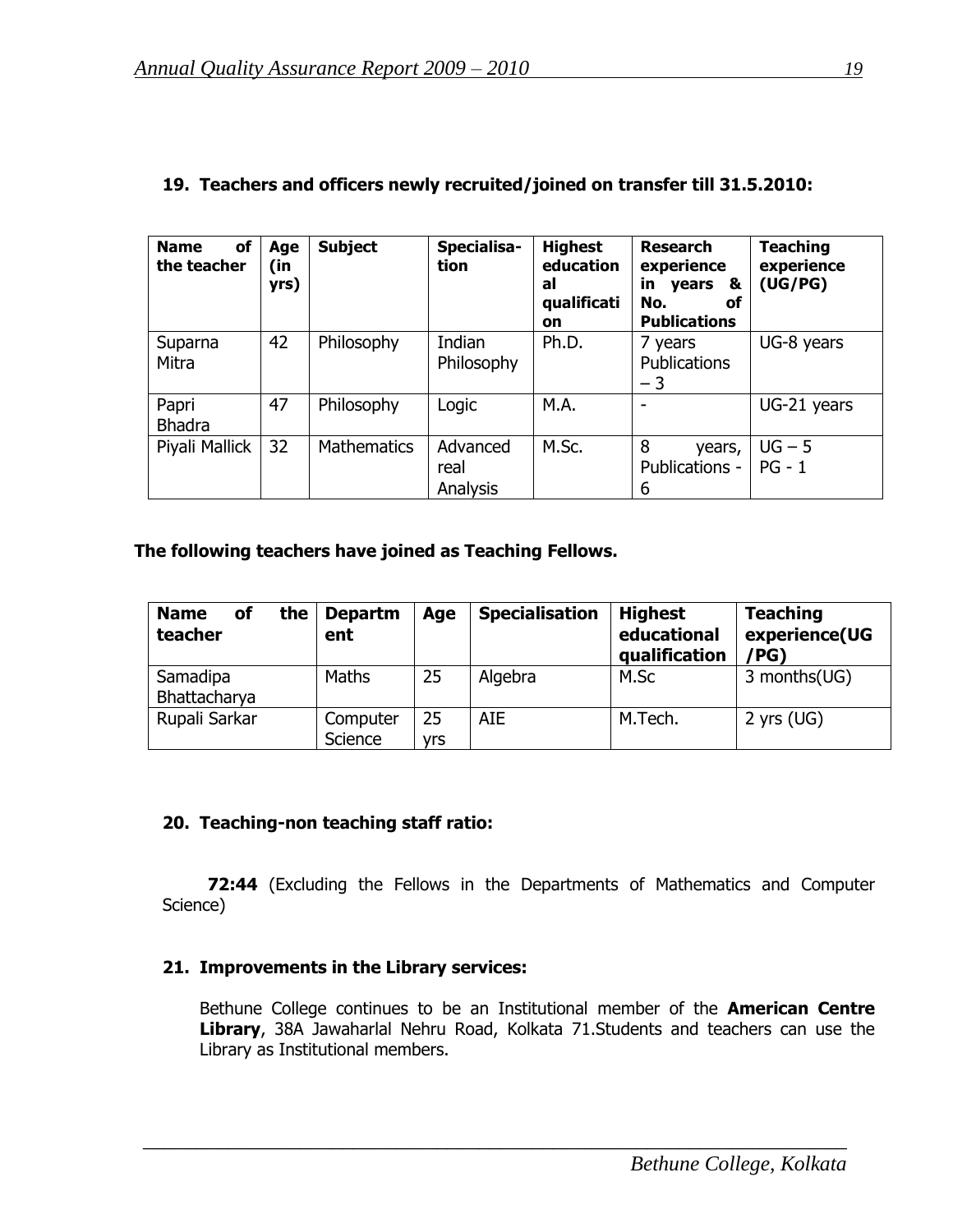#### **22. New books and journals subscribed and their cost:**

| <b>of</b><br>the<br><b>Name</b><br>library | No. of<br>new<br>books<br>acquired | of the books<br>in Rs. | Approx. cost   No. of journals<br>subscribed | Approx.<br>total annual<br>subscription<br>the<br>οf<br><b>Journals</b><br>in<br>Rs. |
|--------------------------------------------|------------------------------------|------------------------|----------------------------------------------|--------------------------------------------------------------------------------------|
| Science Library                            | 657                                | 4,27,237.00            | $\overline{4}$                               | 2,460.00                                                                             |
| Arts Library                               | 991                                | 3,75,000.00            | Nil                                          |                                                                                      |

The Science and Arts Libraries also received books from individuals by way of gifts. The following are the details of such gifted books:

| <b>Gifted Books</b> | Number of Gifted Books&  |
|---------------------|--------------------------|
| received by         | <b>Journals</b>          |
| Science Library     | 6 Journals               |
| Arts Library        | 147 Books and 3 Journals |
| Fotal               | 147 Books & 9 Journals   |

#### **23. Courses in which student assessment of teachers is introduced and action taken on student feedback:**

 A feedback on several issues related to the overall functioning of the college including academic and administrative issues was invited from the third year B.A./B.Sc. students.

 A copy of the Feedback Form is enclosed and the analysis of the Feedback received from the students is also included in the report (**vide annexure I & II**)

The Departments were also asked to maintain a profile of the students admitted in the 2009-10 session .A specimen copy of the questionnaire put before these students is attached as annexure **III**.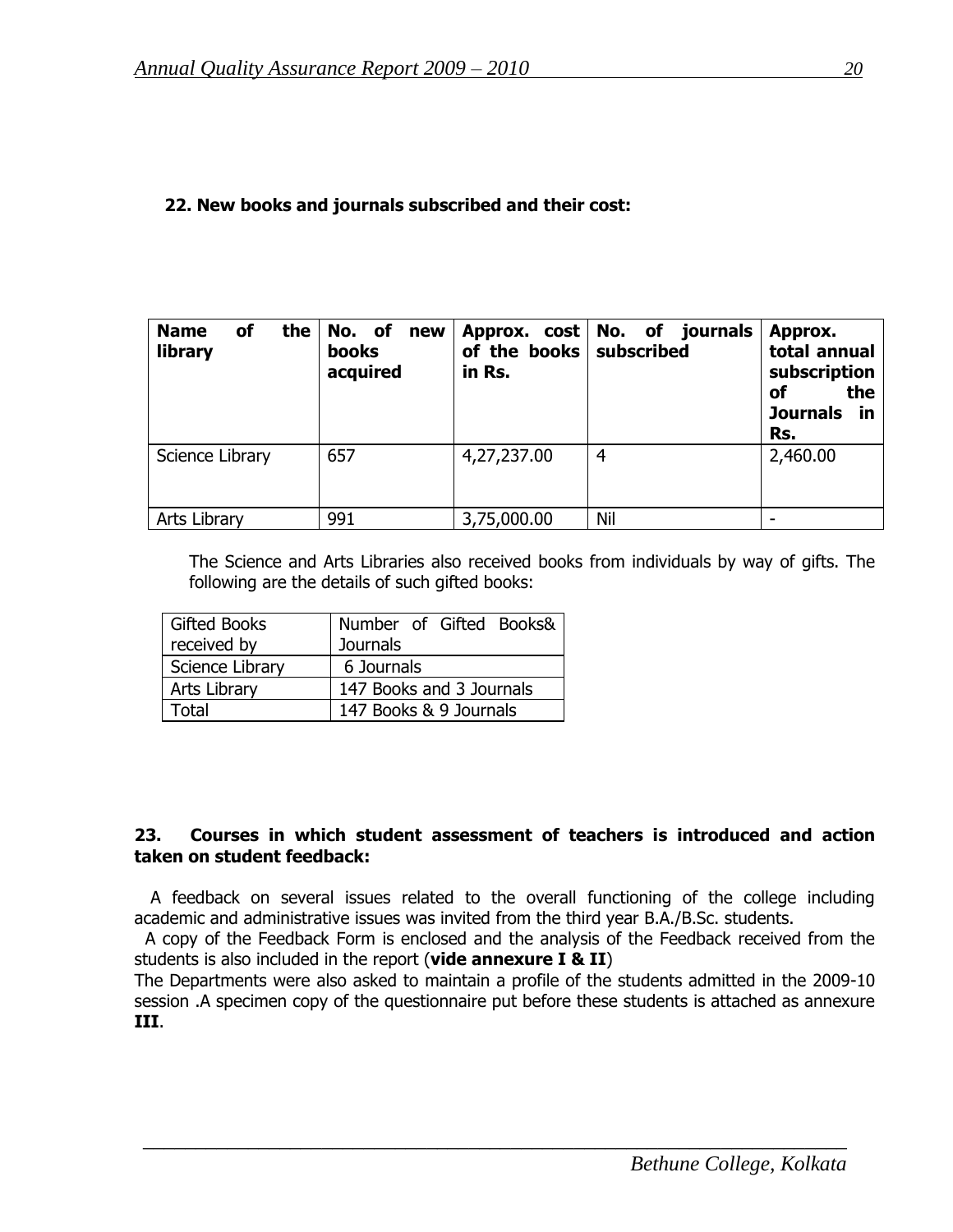#### **24. Unit cost of education:**

| Year      | <b>Students</b><br>enrolled(n) | <b>Total</b><br>expenditure<br>including<br>salary (Rs)<br>(a) | <b>Total</b><br>expenditure<br>excluding<br>salary (Rs.)<br>(b) | <b>Unit cost</b><br>a/n<br>(Rs.) | <b>Unit cost</b><br>b/n<br>(Rs.) |
|-----------|--------------------------------|----------------------------------------------------------------|-----------------------------------------------------------------|----------------------------------|----------------------------------|
| 2009-2010 | 1032                           | 59860934                                                       | 5744814                                                         | 58005                            | 5567                             |

#### **25. Computerisation of administration and the process of admissions and examination results, issue of certificates:**

- The process of admissions has been outsourced from the academic year 2006-2007 onwards. The students can avail of online admissions.
- > The PG Departments of Zoology, Botany, Mathematics and English being autonomous, issue computerized mark sheets to the students.

## **26. Increase in the infrastructural facilities:**

1. Following is a list of the equipments purchased between July 2009 and June 2010 for the upgradation of the laboratories.

| <b>Name of the Department</b> | <b>Name of the equipments</b>                        |  |
|-------------------------------|------------------------------------------------------|--|
| <b>Botany (PG)</b>            | 1. Avermedia digital document visualiser             |  |
|                               | 2. Submarine mini system gel                         |  |
|                               | 3. Power pack for electrophoresis                    |  |
|                               | 4. Automatic servo control stabilizer 7KVA           |  |
|                               | 5. Uv-Vis Spectrophotometer(Shimadzu-UV 1800)        |  |
|                               | 6. Microcontrol based pH system                      |  |
|                               | 7. Stabiliser (automatic 2KVA) for Spectrophotometer |  |
|                               | 8. Autoclave(vertical)                               |  |
|                               | 9. Tissue culture rack with timer                    |  |
|                               | 10. Rotorhead for cold centrifuge                    |  |
|                               | 11. Shaker(rotary movement)                          |  |
|                               | 12. Student compound microscope(Debro)               |  |
|                               | 13. Student compound microscope (GB<br>monocular     |  |
|                               | Olympus)                                             |  |
|                               | 14. LCD Projector stand                              |  |
|                               | 15. Cryocan IBP                                      |  |
|                               | 16. Automatic heater (4x4x9 muffle furnace)          |  |
|                               |                                                      |  |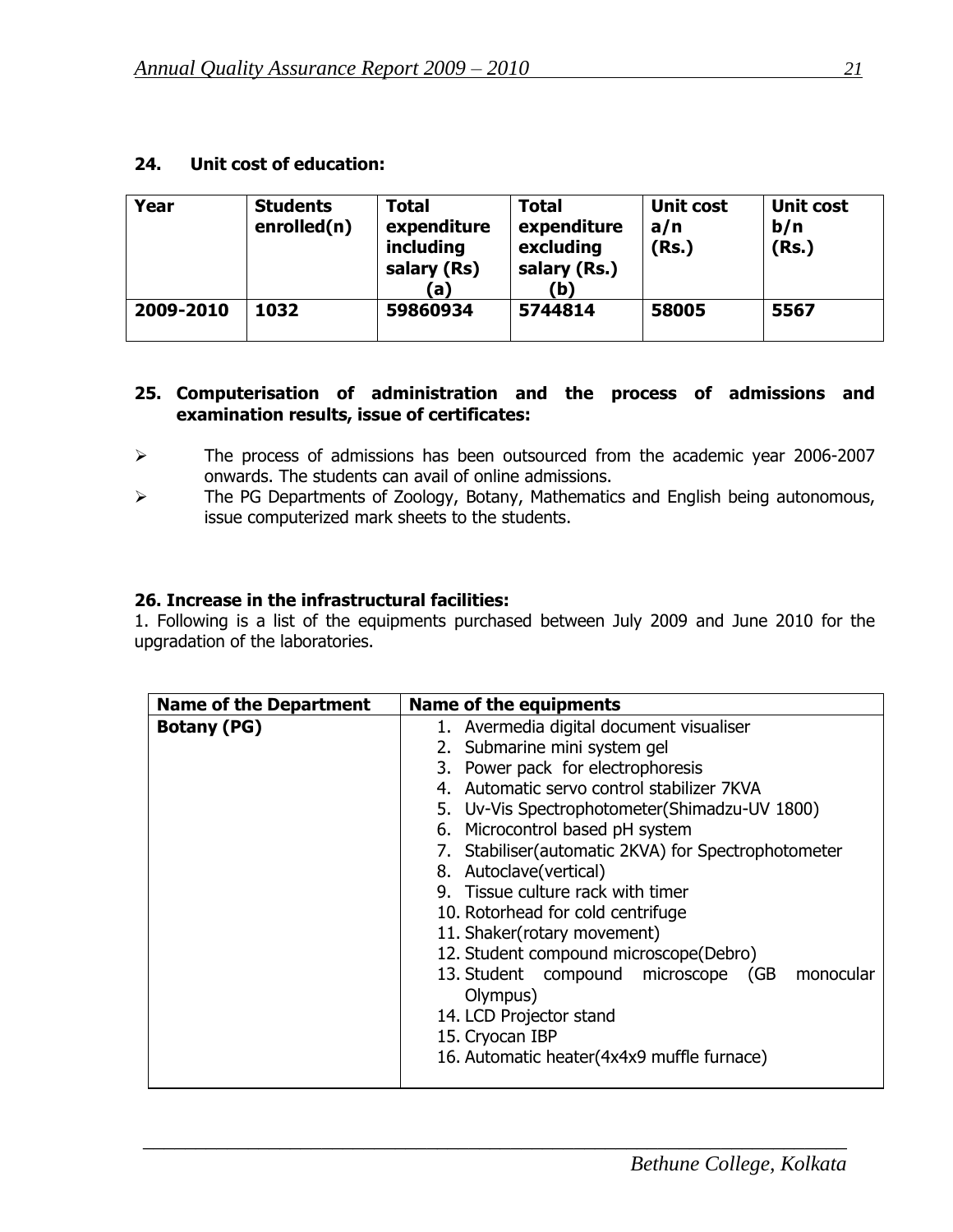| <b>Zoology (PG)</b>     | CO2 incubator<br>1.<br>2. Finpipette<br>3. Traceable Spatula<br>4. Dessicator<br>5. Lollypop Thermometer<br>6. magnetic Stirrer<br>7. Counterband Tally<br>8. Millipore distillation unit<br>9. 2 nos Computers                                                                                                                                                                                              |
|-------------------------|--------------------------------------------------------------------------------------------------------------------------------------------------------------------------------------------------------------------------------------------------------------------------------------------------------------------------------------------------------------------------------------------------------------|
| <b>Psychology</b>       | 1 set of Software package for memory and attention                                                                                                                                                                                                                                                                                                                                                           |
| <b>Computer Science</b> | 1. Core 2 duo processor-2 nos<br>2. 8085 Microprocessor-4 nos<br>3. Computer system with 15" LCD monitor                                                                                                                                                                                                                                                                                                     |
| <b>Physics</b>          | 8 nos Computer tables<br>2.0 Ton Split A.C.<br>1500 VA UPS (Inverter)<br>2 Computers with accessories<br>2 Spectrometers<br>2 Oscilloscopes<br>2 nos 8085 Micro Processor kit with power supply<br>Hybrid Parameter experiment board<br><b>Travelling Microscope</b><br>Digital Function generator<br>Mutual Inductance coil<br>Voltmeter/Ammeter for Hall Voltage Measurement<br>Top pan electronic balance |
| <b>English (PG)</b>     | LCD Projector with screen, DVD Player, LCD TV and 1<br>computer with laser printer.                                                                                                                                                                                                                                                                                                                          |
| <b>Mathematics (PG)</b> | 10 nos. computers and a laptop.                                                                                                                                                                                                                                                                                                                                                                              |
| <b>Chemistry</b>        | 1. Wall hanging distillation apparatus, 5 liter<br>Weighing machine, 210 Kg capacity<br>2.<br>3. Digital pH meter type 335<br>4. Polarimeter<br>5. Digital Conductivity meter type 304<br>6. Digital photoelectric colorimeter type 112<br>7. Computer with Inter Core 2 duo processor &<br>accessories                                                                                                      |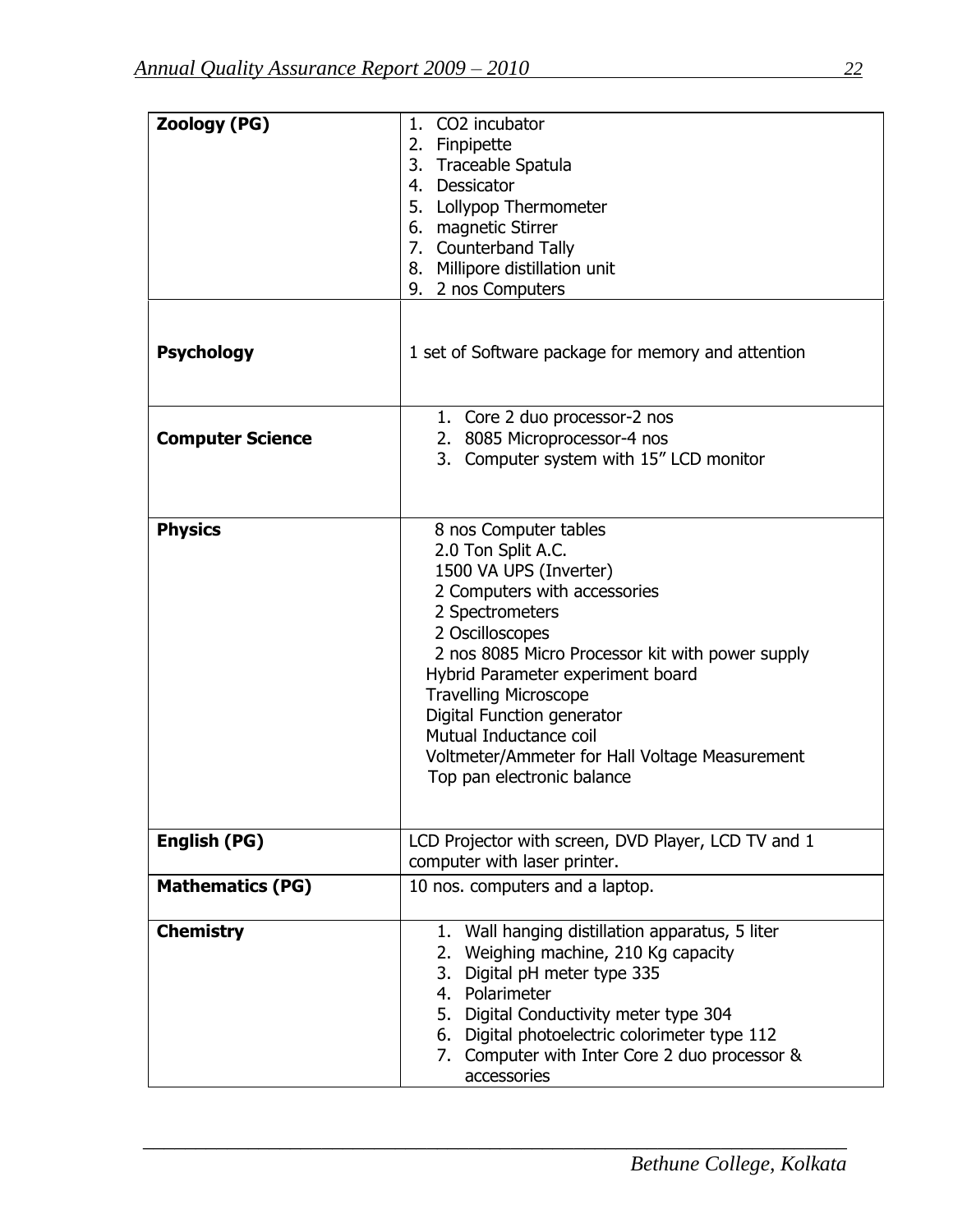# 2**. Development of Bethune College Archives**:

The Bethune College Archives have completed the work of classifying and indexing 14,857 sheets of old records, laminating 201 files containing 12213 sheets, laminating and preserving 37 rare books, binding 37 books and 56 files kept in the Arts Library of the College. Besides these 166 files containing 12230 sheets have been digitized. Furthermore, the lists of documents classified so far are going to be published. The archives committee of Bethune College have been able to fully utilize the sum allotted for Archival preservation under the Scheme of Financial Assistance to Archival Repositories, Government Libraries and Museums,  $2003 - 2004$  (Plan) vide letter No. F. No.  $31 - 2(14)/-2003$  Grants, National Archives, India.

3. **Major renovation work has been undertaken and completed in the staff quarters of Bethune College.** A new block of about six classrooms would be developed through remodeling of the existing structure.

#### **27. Technology upgradation:**

Students of the College are equipped with the basics of computer handling skills through the selffinancing course offered through WEBEL and extensive use of the internet is encouraged to supplement classroom lectures.

- Students of Physics Department are encouraged to download text materials for their seminar presentation using the College Internet facility.
- Postgraduate students in the departments of Zoology and Botany regularly surf the internet for collecting study materials for projects, updating their knowledge on latest publications, applying for fellowships through different agencies, preparing slides for seminars or exhibitions. They also study animated versions of complicated molecular structures using CD"s to supplement their printed texts.
- For conducting practical classes and for research purposes 'gel electrophoresis techniques' are regularly employed in the Zoology Dept. (PG).Cell culture and ELISA techniques are also being introduced with active help from the Indian Institute of Chemical Biology.

#### **List of new computers added in the different Departments**

| <b>Department</b>   | and<br><b>Number</b> of <b>Computers</b> |
|---------------------|------------------------------------------|
|                     | <b>Accessories</b>                       |
| 1. Computer Science | 2 Computers with accessories             |
| 2. Botany           | 1 Computer with accessories              |
| 3. Zoology          | 1 Computer with accessories              |
| 4. Chemistry        | 1 computer with Printer & accessories    |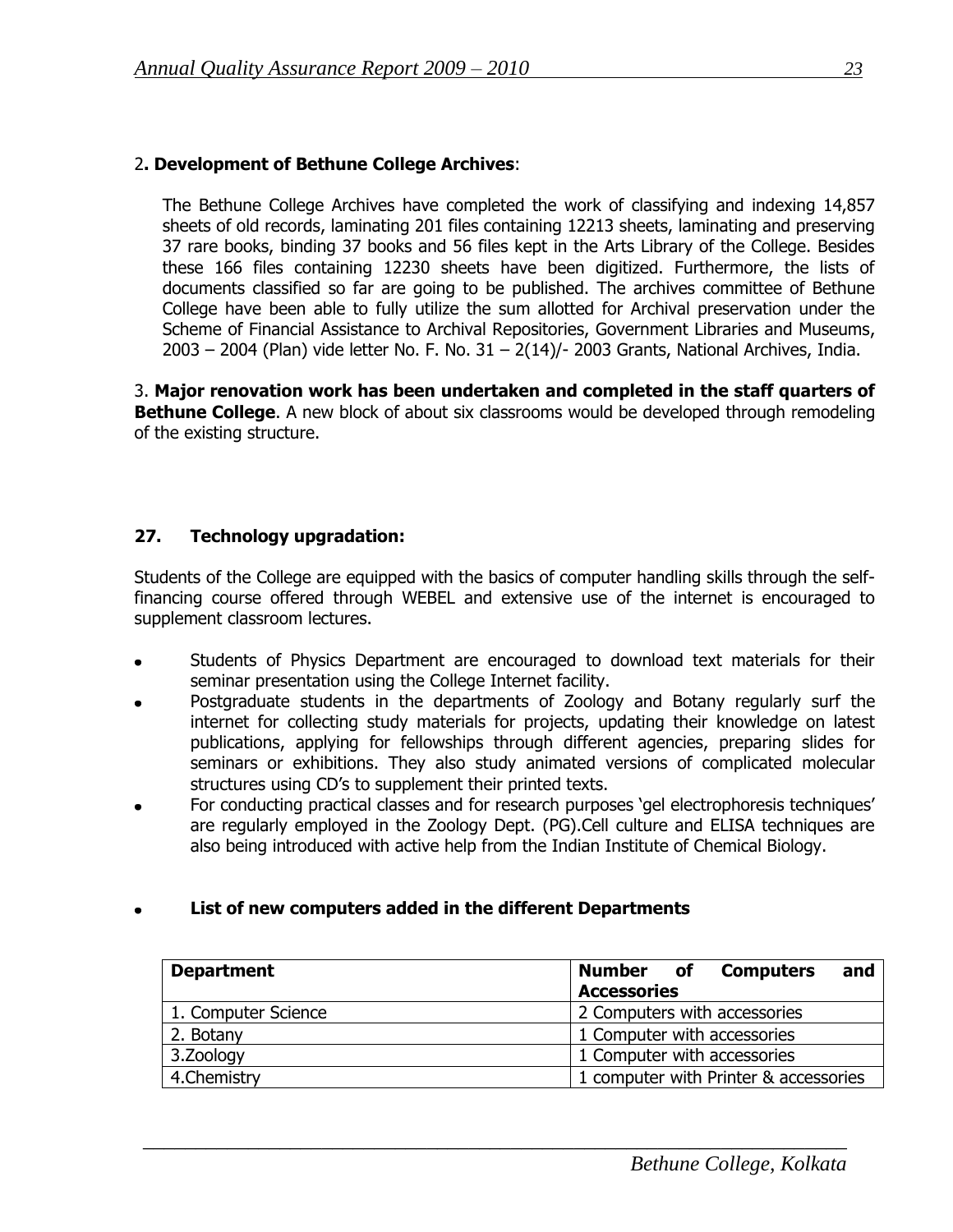| 5. Physics                     | 2 Computers with accessories  |
|--------------------------------|-------------------------------|
| 6. Women's Studies             | 1 Notebook P.C.               |
| 7. Mathematics                 | 4 Computers with accessories  |
| 8. History                     | 1 Computers with accessories  |
| 9. Political Science           | 1 Computers with accessories  |
| 10. Arts and Science libraries | Accessories including printer |
| 11.Office                      | Accessories including printer |

#### **28. Computer and Internet access and training to teachers and students:**

 All first year students, 2009-10 (Arts and Science) of the College have been enrolled in the selffinancing course on Computer Applications running in the college. The course content is customized to cater to the students of different streams.

All teachers and students of this College have access to the Computers. Internet facilities are now available in the all the Science Departments, PG Department of English, Centenary Hall and in the Arts and Science Libraries.

#### **29. Financial aid to students:**

Students receive financial aid from the Student-Aid Fund and different Endowment Funds. Free-studentship is also extended by the government to the needy students. **It is worthwhile to mention that teachers of this College contribute to the Student aid fund.**

The following is a summary of the beneficiaries to the different Funds:

| <b>Serial No.</b> | <b>Contributory Fund</b>                                | <b>Class</b> | <b>Number</b><br>Οf<br>beneficiaries |
|-------------------|---------------------------------------------------------|--------------|--------------------------------------|
|                   | Student<br><b>Fund</b><br>&<br>Aid<br><b>Endowments</b> | PG           | 4                                    |
| $\overline{2}$    | Student Aid<br>&<br>Fund<br>Endowments                  | UG           | 13                                   |
| 3                 | Free studentship awarded by<br>the Govt. of West Bengal | UG<br>PG     |                                      |
| $\overline{4}$    | provided<br>Student Aid Fund<br><b>Examination fees</b> | UG           | 8                                    |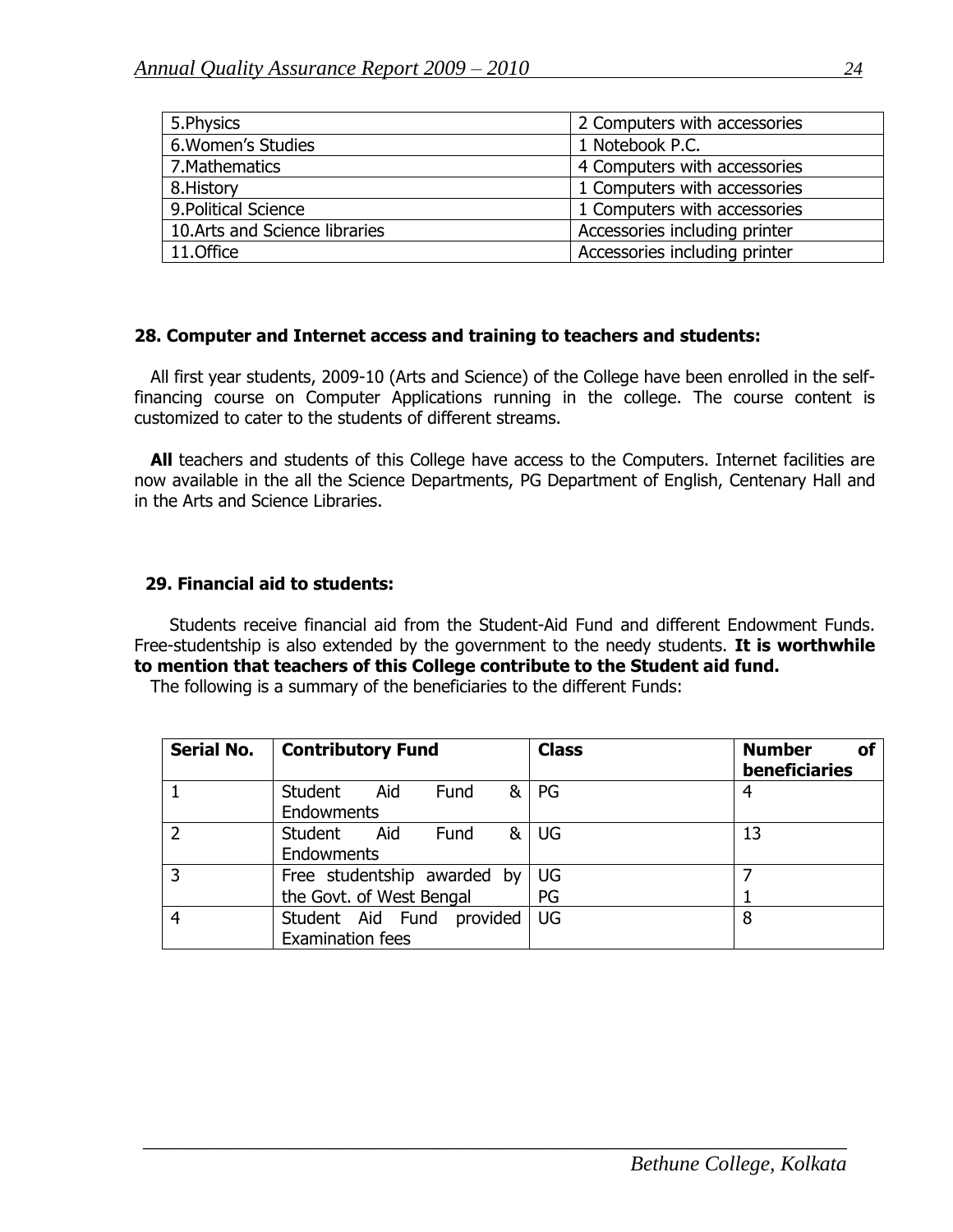| Serial no. | <b>Merit scholarships:</b>            | <b>Number</b><br>beneficiaries<br>2009-10 | οf<br>in |
|------------|---------------------------------------|-------------------------------------------|----------|
|            | Srabanti Banerjee memorial            |                                           |          |
|            | Dr Nilmani Mukherjee stipend          |                                           |          |
| 3.         | Sarala Ghosh Memorial                 |                                           |          |
|            | Kamalabala Mukherjee Memorial         |                                           |          |
|            | Papiya Dutta Ray Memorial Scholarship |                                           |          |

| Serial no. | <b>Merit cum Means scholarships:</b>         | <b>Number</b><br><b>beneficiaries</b><br>2008-09 | Οl<br>in |
|------------|----------------------------------------------|--------------------------------------------------|----------|
|            | D.N.Roy Memorial Scholarship                 |                                                  |          |
|            | Ramjitendra Ghosh & Bimalacharan Law Stipend |                                                  |          |
|            | Sumita Mitra Scholarship Prize               |                                                  |          |
| 4.         | Eva Mitra Merit Scholarship                  |                                                  |          |
| -5.        | Nilima Mishra Memorial stipend               |                                                  |          |
| 6.         | Bimala Charan Law Stipend                    |                                                  |          |

#### **30. Support from the Alumni Association and its activities:**

 The Bethune College Alumni association, known as the Bethune College Sammilani plays a supporting role for its alma mater through various activities.Mrinalini Emmerson Memorial Lecture was held on September 12<sup>th</sup>,2009.Noted Scholar Sri.Nrisinghaprasad Bhaduri spoke on "Krishna". Annual events like the Bethune Day,Fete ,Reunion and Bijoya Sammilani were celebrated with enthusiasm. On the day of the Reunion, senior alumnae who completed fifty years of graduation from the College were specially felicited. The day was chosen to inaugurate Sammilani's own website by Dr.Puspa Misra, ex-Principal and alumnus of the college.The Rupa Chakraborty Memorial Award was given to noted Mathematician.Dr.Jyoti Das.Aruna Mukherjee Memorial Prize was awarded to an alumnus Smt.Ranju Ghosh as recognition for her work with street children.

#### **31. Support from the Parent –Teacher Association and its activities:**

There is no formal Parent-Teacher Association in our college. However, parents are invited to attend the Open House on dates specified by the departments to keep them updated on the progress of their wards. These sessions are of interactive types in which parents can give their valuable suggestions for improvements. Teachers on the other hand, address to specific needs/shortcomings of the students. This is a reflection of the **personalized care** that teachers of this College extend to the students to make them selfreliant, confident citizens of the country.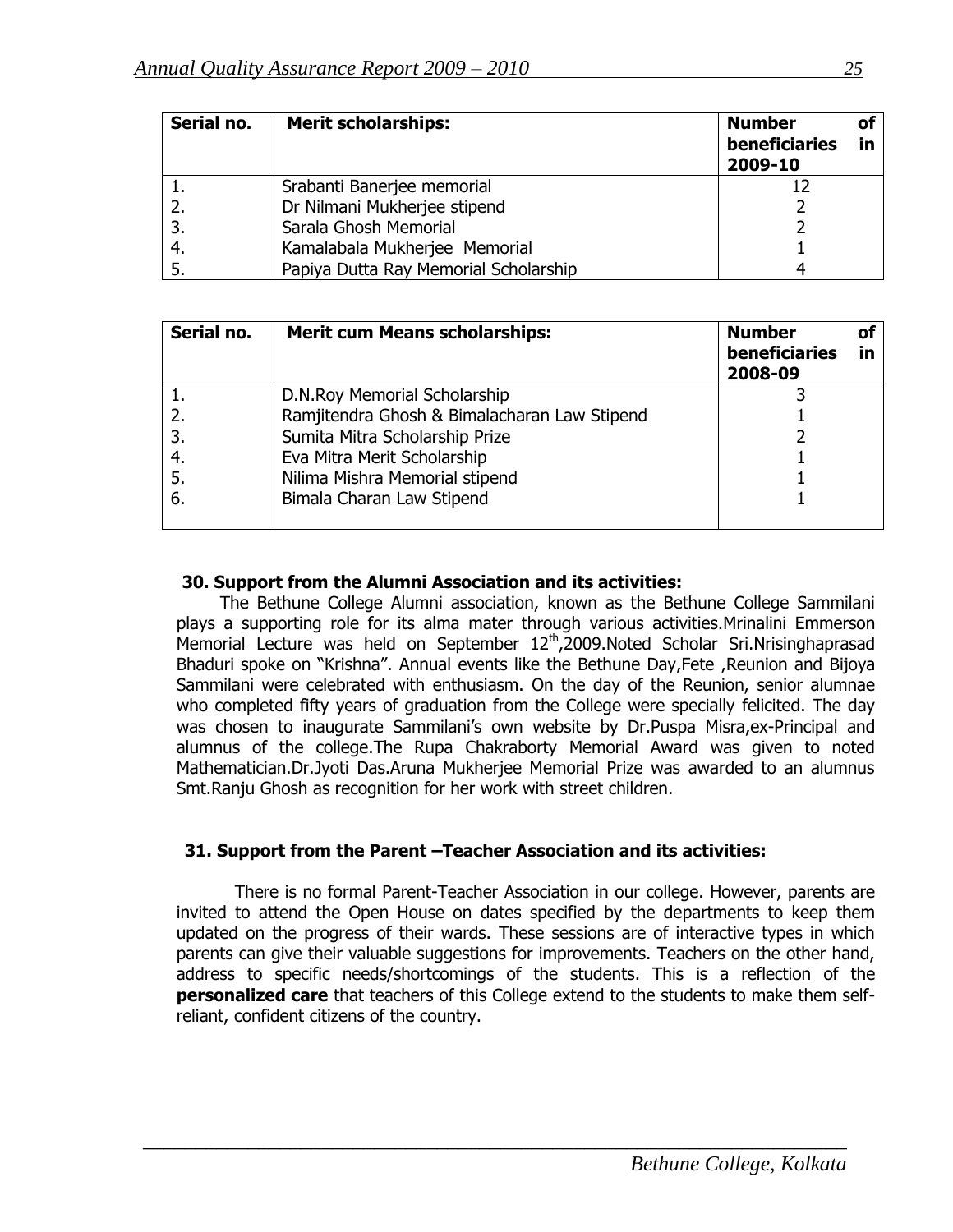# **32. Health Services:**

Since Bethune College is a full - fledged government institution , all faculty members and other non-teaching staff are entitled to the medical benefits and help as per the service rules of the West Bengal Government .

Free medical check up of the students is undertaken by eminent doctors of Kolkata who are members of the Alumni Association of the college. Particular attention is paid to ailments regarding eye , teeth and various gynaecological problems .

In any emergency, arrangements are made for taking the students to nearby hospitals and nursing homes.

The NSS Unit of Bethune College addressed several health related issues like eye care, AIDS Awareness and importance of blood donation through interactive seminars held at regular intervals throughout the year.

## **33. Performance in sports activities:**

|            | Department   Name of the student | Award/achievement/participation                             |
|------------|----------------------------------|-------------------------------------------------------------|
| Psychology | Devika Maheswari                 | Obtained 12 <sup>th</sup> Rank in 21 <sup>st</sup> National |
|            |                                  | <b>Bowling</b><br>Championship,<br>Tenpin                   |
|            |                                  | Gurgaon, Delhi                                              |

#### **34. Incentives to outstanding sportspersons: Nil**

#### **35. Student achievements and awards:**

| <b>Department</b> | <b>Name of the student</b>    | Award/achievement/participation            |
|-------------------|-------------------------------|--------------------------------------------|
| <b>Botany</b>     | Sahana Basu and Sarmita Ghosh | Presented a paper in a DST sponsored       |
|                   |                               | seminar in Presidency College<br><i>in</i> |
|                   |                               | September, 2009.                           |
| <b>Botany</b>     | Munmun Jele                   | Project Fellow in a WBBB<br>sponsored      |
|                   |                               | Major research Project                     |
| <b>Botany</b>     | Priyanka Paul                 | Junior Research Fellow in Bose Institute   |
| <b>Botany</b>     | Mithu Chottoraj               | Obtained M.Phil. degree from Vinayaka      |
|                   |                               | Missions University, Tamil Nadu in 2009    |
| <b>Botany</b>     | <b>Binita Choudhury</b>       | $1st$ rank in Elocution at AJC Bose Bigyan |
|                   |                               | Sammelan held at Presidency College in     |
|                   |                               | November, 2009.                            |
| <b>Botany</b>     | Kaushiki Chatterjee           | Presented a Poster in a State<br>Level     |
|                   |                               | Seminar held at Gurudas<br>College,        |
|                   |                               | November, 2009.                            |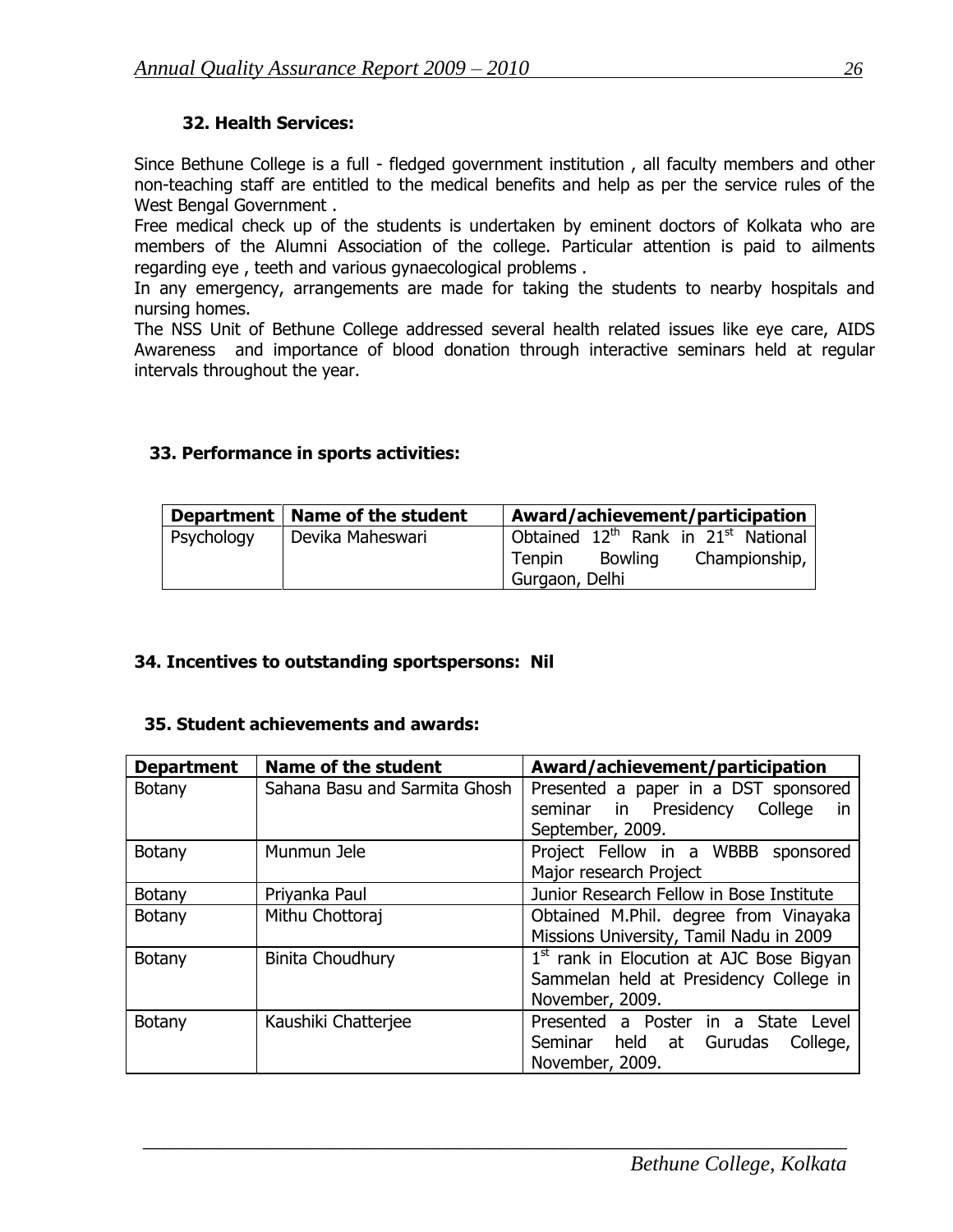| <b>Botany</b>  | Anurupa Ghosh                                              | Presented a poster at the 14 <sup>th</sup> All India<br>Congress of Cytology and Genetics held<br>at the Central Glass & Ceramic Research<br>Institute in December, 2009.                                                                     |
|----------------|------------------------------------------------------------|-----------------------------------------------------------------------------------------------------------------------------------------------------------------------------------------------------------------------------------------------|
| <b>Botany</b>  | Chitrita Chatterjee and Pritha<br>Bhattacharya             | Presented a paper in a seminar held at<br>Rastraguru Surendranath College<br>in.<br>February, 2010                                                                                                                                            |
| <b>Botany</b>  | Sayantani Biswas, Joyeeta Das<br>and Priyanka Saha         | Presented a paper in the 97 <sup>th</sup> Science<br>Congress in Tiruvanantapuram in January<br>2010.                                                                                                                                         |
| <b>Botany</b>  | Ritayati De & Barnali Mukherjee                            | at<br>National<br>Presented<br>a<br>poster<br>Symposium on Plant Cell Tissue and<br>Organ Culture: Present Scenario and XXXI<br>Annual Meeting of Plant Tissue Culture<br>Association, Kolkata, Balygunge Science<br>College, in March, 2010. |
| <b>Botany</b>  | Chatterjee, Monalisa<br>Anindita<br>Singh Roy & Pamela Ray | Presented a model at the Eastern Zonal<br>Science & Engineering Fair held at BITM,<br>Kolkata and won the First Position in<br>INFOCOM Fair in January, 2010.                                                                                 |
| <b>Botany</b>  | <b>Students of First Year Honours</b>                      | Presented Posters and Models on "Gene<br>Therapy" at Acharya satyendranath Basu<br>Smarak Vigyan Mela, January, 2010.                                                                                                                         |
| Zoology        | Bartika Ghosal and Pamela Ray                              | Participated in Science quiz<br>at<br>Dipta<br>Memorial Symposium<br>held<br>at<br><b>Bose</b><br>Institute, Kolkata 2009                                                                                                                     |
| Zoology        | Pamela Ray                                                 | Won the first position in INFOCOM Fair in<br>January, 2010.                                                                                                                                                                                   |
| Zoology        | Soumana Majumder                                           | Stood first in Inter College Choreography<br>Competition, Aalap, Bethune College Fest,<br>2009.                                                                                                                                               |
| Physics        | Monalisa Singh Roy                                         | 1 <sup>st</sup> position in Debate at the Science Day<br>Celebration at VECC in March, 2010.                                                                                                                                                  |
| Physics        | Monalisa Singh Roy and Ravneet<br>Kaur Gill                | Participated and won prizes in Science<br>Day Celebration at VECC in March, 2010.                                                                                                                                                             |
| <b>Physics</b> | Rupali Rakshit and Ravneet Kaur<br>Gill                    | Obtained Merit Certificates for the NGPE<br>2010 organised by IAPT and Rupali<br>Rakshit<br>awarded<br>was<br>special<br>a<br>scholarship for being among the first one<br>percent candidates from West Bengal.                               |
| <b>Physics</b> | Monalisa Singh Roy                                         | 1 <sup>st</sup> position at INFOCOM innovation Hub<br>organized by The Telegraph Knowhow<br>innovation Hub in January, 2010.                                                                                                                  |
| Physics        | Soma Chakraborty                                           | Selected as a Ph.D. fellow by Academy of<br>Sciences of Czech Republic, Prague.                                                                                                                                                               |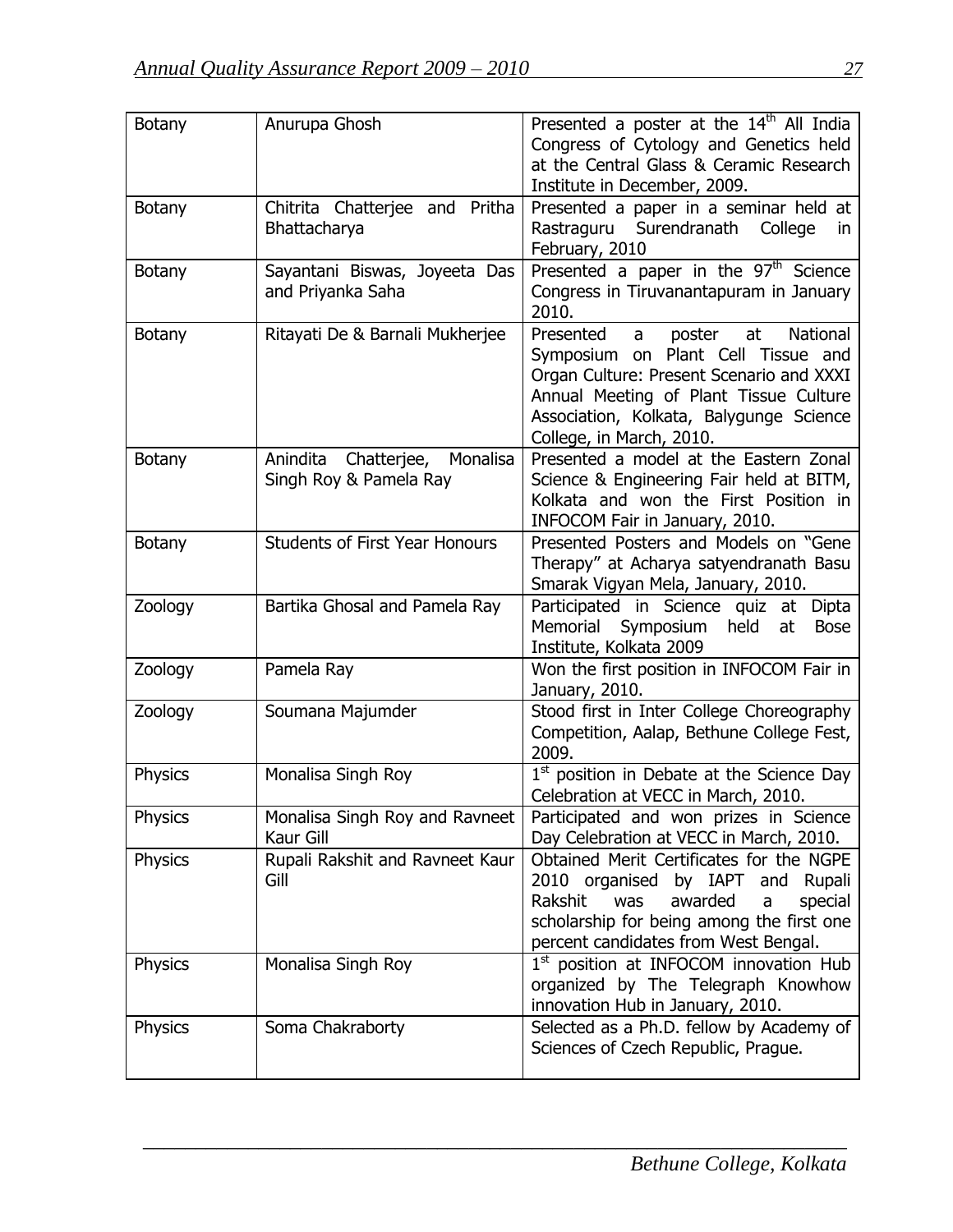| Physics              | Ajanta Bahr                                                                                     | 1 <sup>st</sup> position in M.Sc. (IIT, Delhi),<br>121 <sup>th</sup> position in NET                                                                                                              |
|----------------------|-------------------------------------------------------------------------------------------------|---------------------------------------------------------------------------------------------------------------------------------------------------------------------------------------------------|
| Physics              | Indrani Chakraborty                                                                             | 4 <sup>th</sup> position in B.Sc. (Physics Honours),<br>Examination, Calcutta University                                                                                                          |
| Physics              | Aditi Mukhopadhyay                                                                              | Joined<br>Baylor University, Texas for<br>Doctoral Research Programme.                                                                                                                            |
| Physics              | Eeshita Manna                                                                                   | Joined Iowa State University for Doctoral<br>Research Programme.                                                                                                                                  |
| <b>Physics</b>       | Sudeshna Ganguly                                                                                | Qualified GRE with Honours and joined<br>Wayne State University, Michigan.                                                                                                                        |
| Physics              | Monalisa Singh Roy                                                                              | Participated in Science and Engineering<br>Fair, 2010 organised by Birla Industrial<br>and Technological Meuseum, BITM in<br>January, 2010.                                                       |
| Physics              | of $I^{st}$<br>students<br>Year<br>Two<br><b>Honours</b>                                        | Participated in National Science<br>Day<br>celebration at VECC in March, 2010 and<br>visited various Laboratories in VECC.                                                                        |
| <b>Physics</b>       | Chandrima Banerjee, Dipanwita<br>Ghanti, Sukanya Bhattacharya,<br>Sukanya Ghosh and Susmita Roy | Qualified for M.Sc. at various ITT through<br>JAM.                                                                                                                                                |
| <b>Physics</b>       | II <sup>nd</sup> and III <sup>rd</sup> year Students                                            | Attended a Lecture by Prof. Lyndal Evans,<br>Leader of the LHC project in November,<br>2009 at Rabindra Okakura Auditorium<br>organized by Saha Institute of Nuclear<br>Physics and NIT, Durgapur |
| Physics              | I <sup>st</sup> Year students                                                                   | Participated in Science fair organized by<br>Paschimbanga Bigyan Mancha in January,<br>2010.                                                                                                      |
| Physics              | $I^{st}$<br>II <sub>ud</sub><br>Honours<br>and<br>Year<br><b>Students</b>                       | Visited laboratories in VECC in march,<br>2010.                                                                                                                                                   |
| Political<br>Science | Salini Das                                                                                      | $1st$ position in Indipop in Aalap, 2009,<br>Bethune College Fest and $1st$ in Western<br>Vocal Solo, Umang 2009, Bhawanipur<br><b>Educational Society Fest.</b>                                  |
| Psychology           | Roja Paromita Dey                                                                               | Ist position in Solo Dance Competition -<br>Xavotsav<br>(St. Xavier's College Annual Fest)                                                                                                        |
| Psychology           | Roja Paromita Dey                                                                               | III <sup>rd</sup> position in Inter College Classical<br><b>Dance Competition</b><br>- Aalap (Bethune College Annual Fest)                                                                        |
| Psychology           | Ananya Sengupta                                                                                 | $Ist$ position in Mirchi Express – Voice of<br>College organized by Radio Mirchi                                                                                                                  |
| Psychology           | Ananya Sengupta                                                                                 | $IInd$ position in Radio One College<br>Champion                                                                                                                                                  |
| Psychology           | Ananya Sengupta                                                                                 | $I^{st}$ , $I^{st}$ , $I^{nd}$ and $II^{nd}$ position in Debate,<br>Cartoon Story Telling, Eastern Vocals,                                                                                        |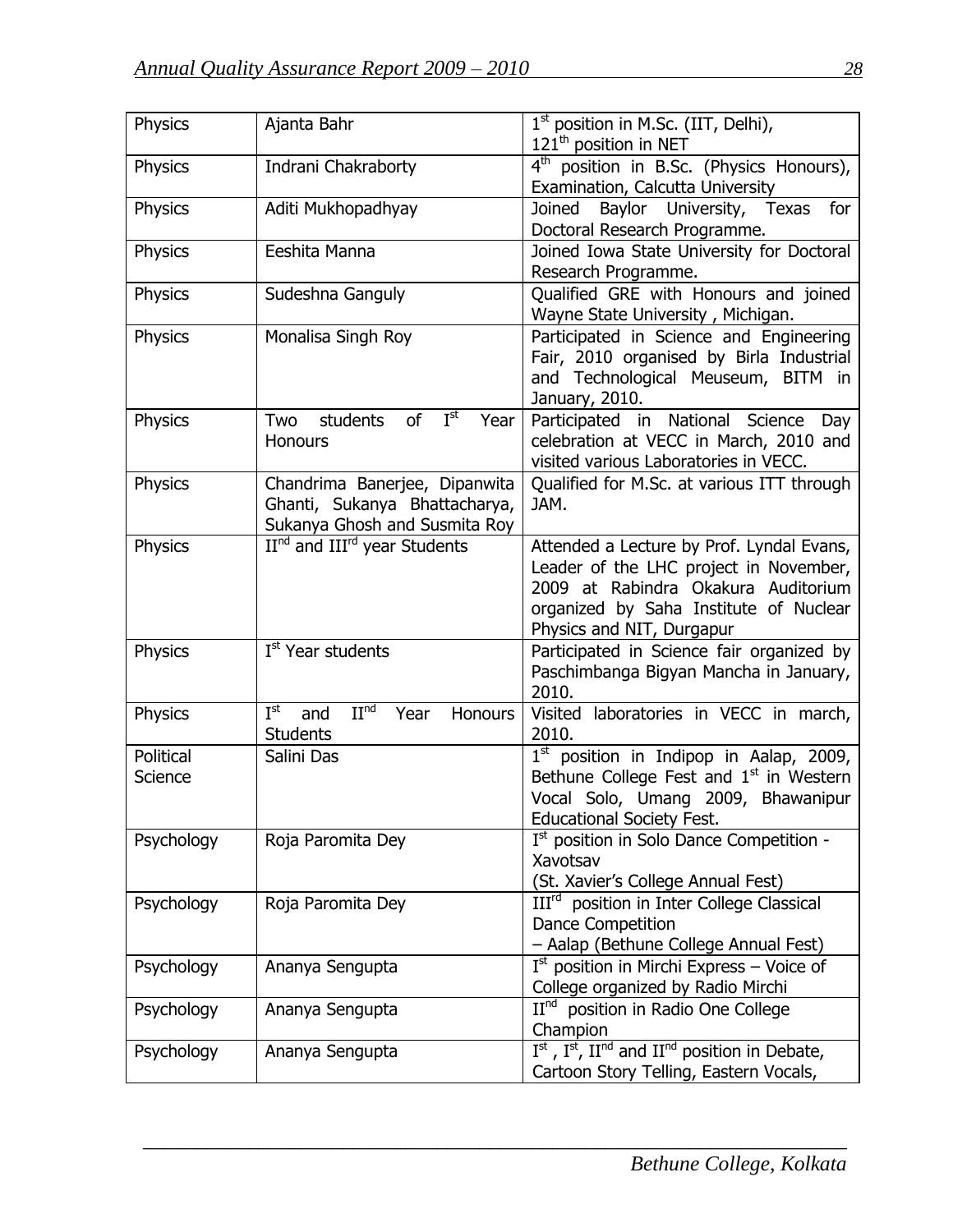|            |                                                                                                                                                   | Indipop, respectively in Aalap (Bethune                                                                                 |
|------------|---------------------------------------------------------------------------------------------------------------------------------------------------|-------------------------------------------------------------------------------------------------------------------------|
| Psychology | Ananya Sengupta                                                                                                                                   | College Annual Fest).<br>$IInd$ position in War of RJs – organized by<br>Umang<br>- Bhawanipur Educational Society Fest |
| Psychology | Barna Roy                                                                                                                                         | $IInd$ position in War of RJs – organized by<br>Umang – Bhawanipur Educational Society<br>Fest                          |
| Psychology | Sujata Roy Chaudhuri                                                                                                                              | III <sup>rd</sup> position in Creative Writing - Aalap<br>(Bethune College Annual Fest)                                 |
| Psychology | Bidisha Haque                                                                                                                                     | $I^{st}$ position in Creative Writing (Bengali) –<br>Scottish Church College Fest                                       |
| Psychology | Sanchari Nag,<br>Manjari Sinha,<br>Nayanika Bhattacharya                                                                                          | $Ist$ position in Choreography - Aalap<br>(Bethune College Annual Fest)                                                 |
| Psychology | Debolina Dawn,<br>Abheri Bose,<br>Sujata Roy Chaudhuri,<br>Ananya Sengupta,<br>Barna Roy,<br>Subhnik Kaur,<br>Preeti Jajodia,<br>Juhi Chakrabarty | $IInd$ position in Choreography - Aalap<br>(Bethune College Annual Fest)                                                |

#### **36. Activities of the Guidance and Counseling cell:**

 There is a **Career Counseling Cell** that maintains regular contact with corporate houses. Different companies ranging from software, BPO, Biotech etc. are invited on a regular basis to give guidelines regarding employment opportunities. Several such meets between the students and companies have taken place in the College campus and elsewhere since 2004.

#### **Report of the activities of the Career Counselling Cell for the session 2009–10:**

 In January, 2010 George Educare conducted an interactive session with the students of third year who were aspiring to pursue higher studies abroad. The students of all streams took part in the session.

 Another programme by WLC India was organized by the Career Counceling Cell/Committee in January, 2010. WLC intended to be a partner of Bethune College to launch vocational programmes in the areas of business, fashion and design which will help the students to expand their horizons and find relevant employment opportunities with large Indian/Multinational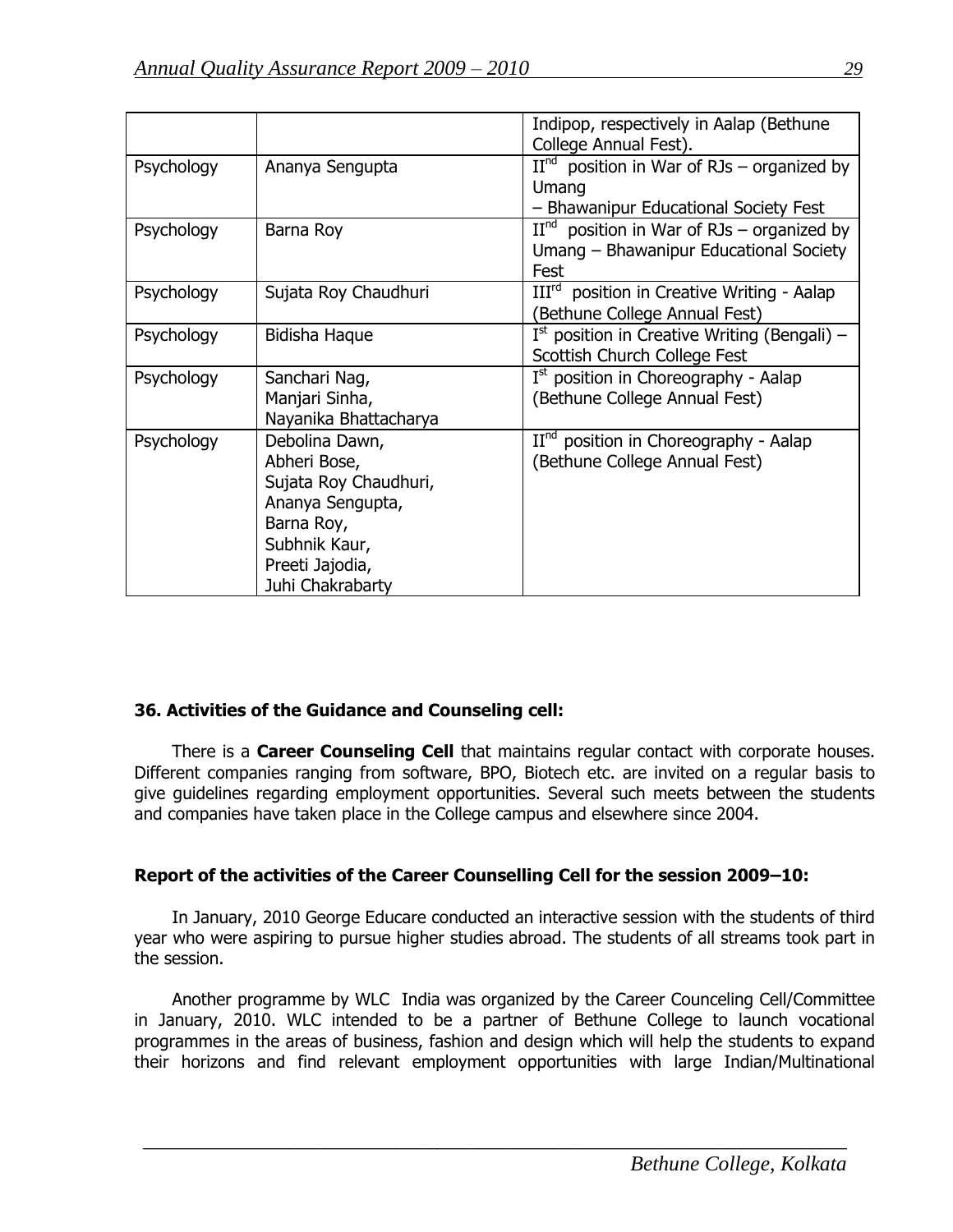organizations. The interactive session was an attempt to make the students aware of their intentions and at the same time to take a feedback on the relevant issue.

 Other institutes like Institute of Media and Communication, Kolkata, Innovative Systems, The T.I.M.E. etc had also approached the Cell for conducting workshops and seminars. However, all the institutes could not be entertained due to lack of time, availability of students (due to various examinations) and the terms and conditions of employment not being suitable.

The faculty renders **Academic counseling** after class hours. Teachers try to help the students especially in situations when the students' family or health related problems tend to overwhelm their academic endeavours.

Another unique feature of this College is the provision for **Psychological counseling** that is so pertinent in today's stressful life. The psychology Department provides for special clinical counseling for personality disorders and other problems related to the mental health of the students.This special Counseling Cell was opened on 27.3.04. These sessions take place regularly in the Department depending on the needs of the students.

#### **37. Placement services provided to the students**:

The session 2009– 10 was no different from the previous year as far as campus recruitment for technical jobs from under-graduate colleges is concerned. This was largely due to the probability of a continuing recession in the U. S. which, in turn is affecting the world market. So large companies like TCS and INFOSYS have drastically reduced their intake of fresh candidates. Therefore recruitment of students from our college has also been very low. This is further due to the fact that though a large number of students are selected each year from colleges in and around Kolkata for BPO related jobs but that does not happen in our college. This is because of two basic reasons. In spite of the comparatively high salary they offer, these jobs are sometimes considered by parents to be high risk and with less growth potential. Meritorious students of our College prefer to pursue higher education, but mediocre students, who would be ideally suited for this kind of work, unfortunately do not possess the necessary language skills.

 $\overline{a_1}$  , and the set of the set of the set of the set of the set of the set of the set of the set of the set of the set of the set of the set of the set of the set of the set of the set of the set of the set of the se

#### **38. Development programmes for non-teaching staff: N.A.**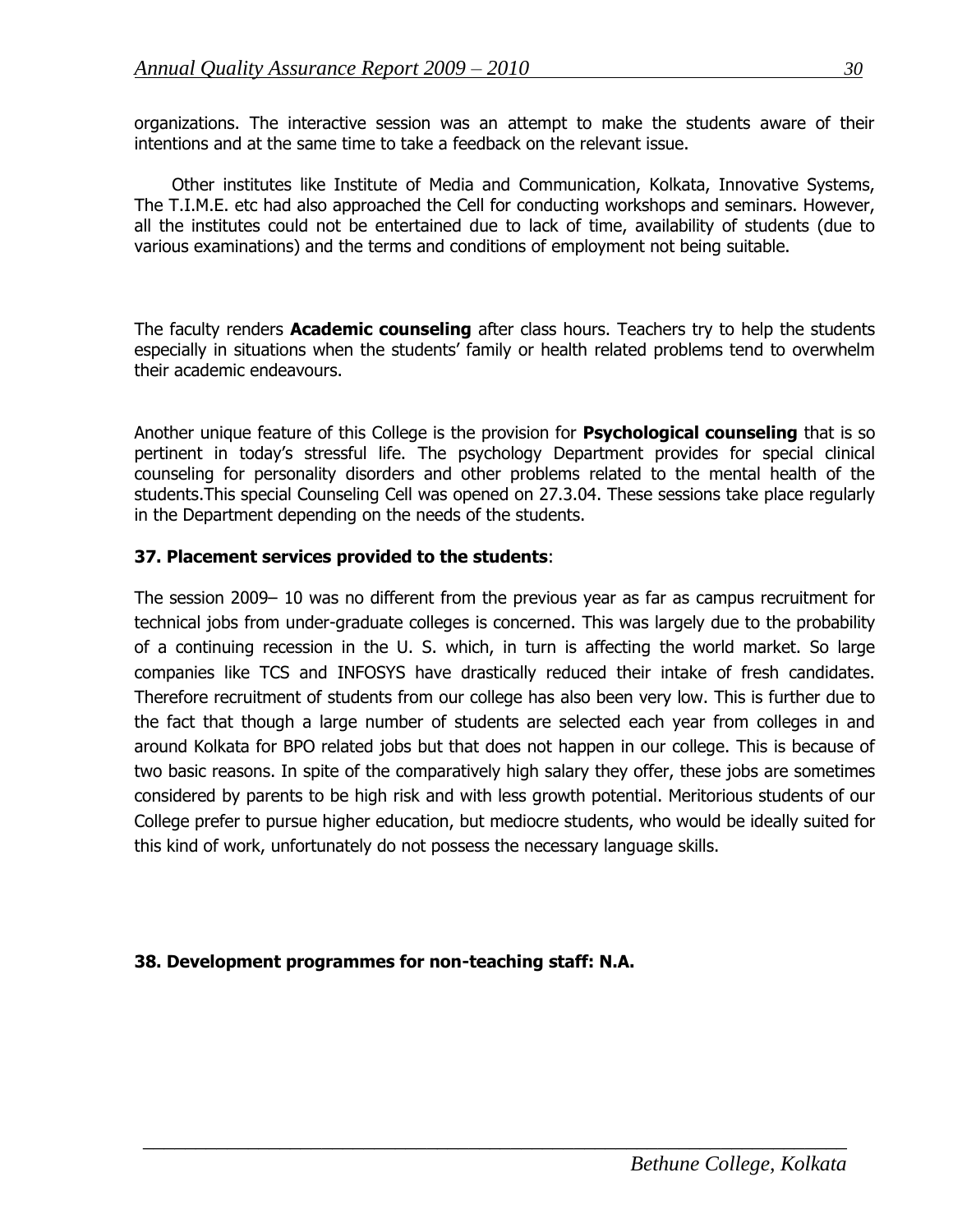#### **39. Healthy practices of the institution:**

The College takes care of the well-being of the students and staff and at the same time maintains the internal quality checks to uphold the reputation of the oldest institution for higher education for women in India through students' feed-back, feed-back from teaching and non-teaching staff, guardians" feed-back, feedback from Alumni, quality checks by Calcutta University, auditing of financial transactions by Govt. appointed auditors and monitoring of the process of modernization and utilization of resources by UGC.

### **Internal Quality Checks**

- Feedback from peer group in the universities is collected to maintain proper teaching methodology.
- Constant monitoring of students" performance is done to help them in skill development.
- Student feedback is used to upgrade and correct any deficiency in the service provided to them.
- Financial transactions are audited by Govt. appointed auditors.

## **Welfare Schemes**

- In 2006 we have formed the SC/ST Cell as required by the University of Calcutta with the local Councilor as a member. Sm. Kammu Khatik of Hindi department is the Teacher-in-charge.
- Financial support is available for students from Student Aid Fund, Endowment Fund  $\bullet$ as well as from Teachers' Fund.
- Free health check up of students is available.
- All members of staff enjoy medical benefit from the Government  $\bullet$
- All members of staff can avail of interest free loan facility from General Provident Fund as per Govt. rule.
- All members of staff are covered by Group Insurance.

#### **Extension Activity**

College puts in constant effort to enhance the sense of civic responsibility amongst the students by involving them in social work outside the College as well as by training them to be aware of the need to be thoughtful and respectful to all members of the College. Regular interaction with the slum dwellers at 76/1A Bidhan Sarani and H.I.V. positive patient at E.S.I. Hospital are commendable steps undertaken by the NSS Unit.

#### **Cohesion in the College Community**

A particular matter of pride for us is the involvement of all members of Bethune College Community – students, teaching and non-teaching staff and alumnae in College activities leading to societal development.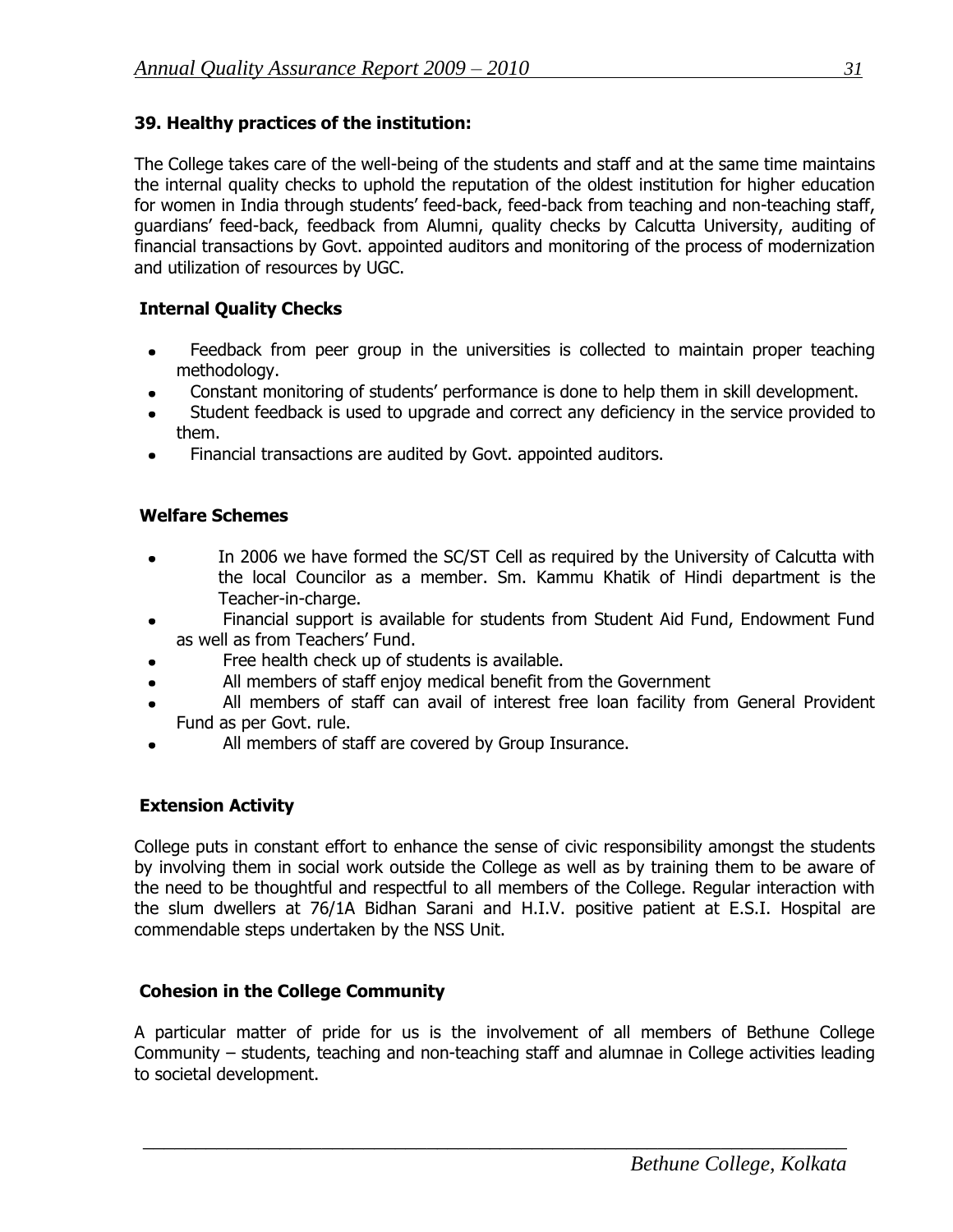#### **40. Linkages developed with national/international, academic/research bodies:**

The Post-graduate Departments of Botany and Zoology send their Final Year students to the following Research institutes to undertake projects which are a part of their P.G. curriculum.

- 1. Indian Institute of Chemical Biology
- 2. Institute of Post Graduate Medical Education and Research
- 3. Departments of Zoology and Biochemistry, Calcutta University
- 4. Department of Zoology, Kalyani University
- 5. Bose Institute
- 6. Zoological Survey of India
- 7. Biodiversity Board, Kolkata
- 8. Central Research Institute for Jute and Allied Fibre, Barrackpore
- 9. Jadavpur University Instrumentation Laboratory
- 10. Indian association for the Cultivation of Science
- 11. Saha Institute of Nuclear Physics
- 12. Presidency University, Kolkata

#### **41. Any other relevant information the institution wishes to add:**

 **The University Grants Commission has identified Bethune College as a "College with Potential for Excellence". Copies of the congratulatory note from the University of Calcutta, along with the letter from UGC intimating the College to prepare the Action Plan is attached in this Annual Report.**

**The Second Convocation of the Post graduate departments of Zoology and Botany and the First Convocation of the Post graduate Departments of Mathematics and English was held. Prof. Suranjan Das, Vice-chancellor of University of Calcutta graced the occasion and distributed the certificates.**